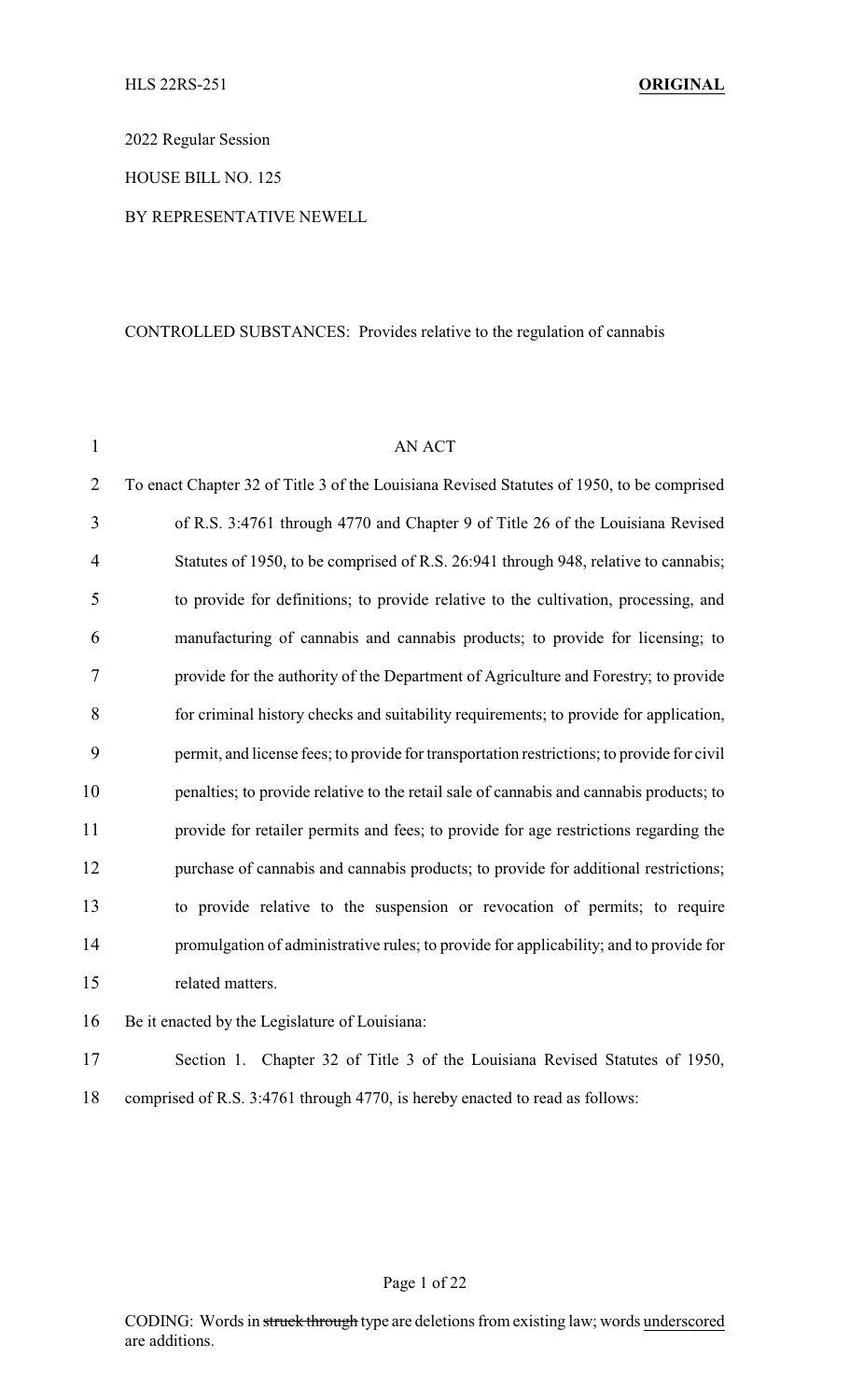| 1              | <b>CHAPTER 32. CANNABIS</b>                                                               |
|----------------|-------------------------------------------------------------------------------------------|
| $\overline{2}$ | §4761. Purpose                                                                            |
| 3              | The Department of Agriculture and Forestry is hereby authorized to exercise               |
| 4              | regulatory authority over the cultivation, processing, and manufacturing of cannabis      |
| 5              | and cannabis products in Louisiana.                                                       |
| 6              | §4762. Definitions                                                                        |
| 7              | As used in this Chapter, the following terms shall have the following                     |
| 8              | meanings:                                                                                 |
| 9              | "Applicant" means a natural person, a corporation, limited liability<br>(1)               |
| 10             | company, partnership, joint stock association, sole proprietorship, joint venture,        |
| 11             | business association, cooperative association, professional corporation, or any other     |
| 12             | legal entity or organization through which business is conducted that has applied to      |
| 13             | the Department of Agriculture and Forestry for a license to produce cannabis and          |
| 14             | cannabis products.                                                                        |
| 15             | "Bureau" means the Louisiana Bureau of Criminal Identification and<br>(2)                 |
| 16             | Information of the Department of Public Safety and Corrections, office of state           |
| 17             | police.                                                                                   |
| 18             | "Cannabis" means all parts of plants of the genus Cannabis, whether<br>(3)                |
| 19             | growing or not, the seeds thereof, the resin extracted from any part of such plant, and   |
| 20             | every compound, manufacture, salt, derivative, mixture, or preparation of such plant,     |
| 21             | its seeds or resin, but shall not include the mature stalks of such plant, fiber produced |
| 22             | from such stalks, oil or cake made from the seeds of such plant, any other compound,      |
| 23             | manufacture, salt, derivative, mixture, or preparation of such mature stalks (except      |
| 24             | the resin extracted therefrom), fiber, oil, or cake or the sterilized seed of such plant  |
| 25             | which is incapable of germination.                                                        |
| 26             | "Commissioner" means the commissioner of the Department of<br>(4)                         |
| 27             | Agriculture and Forestry.                                                                 |
| 28             | (5) "Criminal history record information" means information collected by                  |
| 29             | state and federal criminal justice agencies on individuals consisting of identifiable     |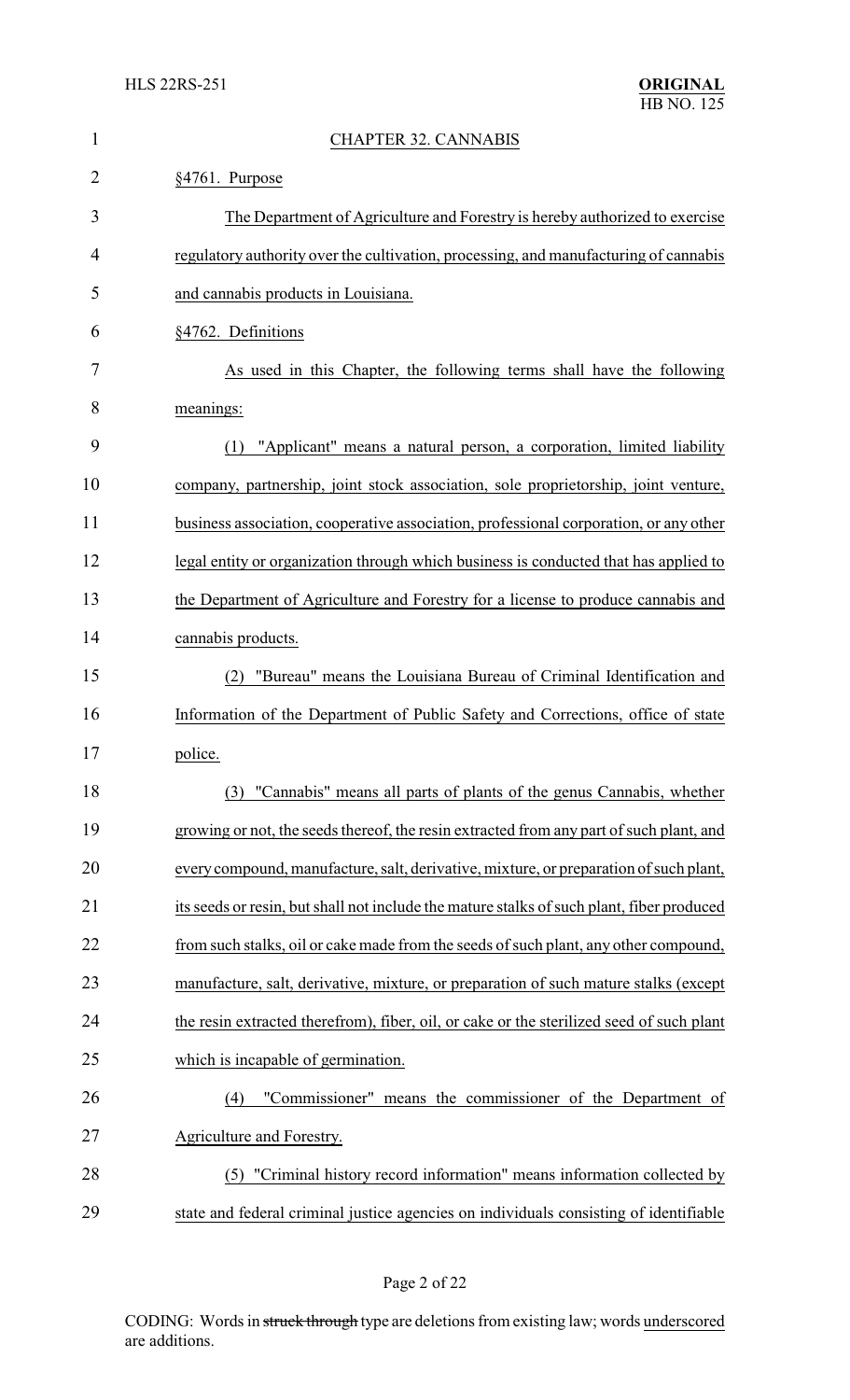| $\mathbf{1}$   | descriptions and notations of arrests, detentions, indictments, bills of information, |
|----------------|---------------------------------------------------------------------------------------|
| $\overline{2}$ | or any formal criminal charges, and any disposition arising therefrom, including      |
| 3              | sentencing, criminal correctional supervision, and release. It shall not include      |
| 4              | intelligence information gathered for investigatory purposes or any identification    |
| 5              | information which does not indicate involvement of the individual in the criminal     |
| 6              | justice system.                                                                       |
| 7              | (6) "Cultivate" or "cultivating" means planting, growing, and harvesting              |
| 8              | cannabis.                                                                             |
| 9              | "Department" means the Department of Agriculture and Forestry.<br>(7)                 |
| 10             | "FBI" means the Federal Bureau of Investigation of the United States<br>(8)           |
| 11             | Department of Justice.                                                                |
| 12             | "Licensee" means a natural person, a corporation, limited liability<br>(9)            |
| 13             | company, partnership, joint stock association, sole proprietorship, joint venture,    |
| 14             | business association, cooperative association, professional corporation, or any other |
| 15             | legal entity or organization through which business is conducted that has been issued |
| 16             | a license by the Department of Agriculture and Forestry to produce cannabis and       |
| 17             | cannabis products.                                                                    |
| 18             | "Licensure" means any license or permit that the department is<br>(10)                |
| 19             | authorized to issue for the production of cannabis and cannabis products and the      |
| 20             | facility producing cannabis and cannabis products.                                    |
| 21             | "Permit" means authorization issued by the department for a natural<br>(11)           |
| 22             | person to work for, or on behalf of, a licensee.                                      |
| 23             | (12) "Permittee" means a principle officer, board member, or member of the            |
| 24             | licensee or producer, or a person employed in the operation or supervision of the     |
| 25             | licensee's operation, including any individual whose employment duties directly       |
| 26             | relate to the growing, cultivating, harvesting, processing, weighing, labeling,       |
| 27             | packing, transporting, and selling of cannabis or cannabis products.                  |
| 28             | "Production facility" means a facility operating pursuant to a license<br>(13)        |
| 29             | issued by Department of Agriculture and Forestry to cultivate and process cannabis,   |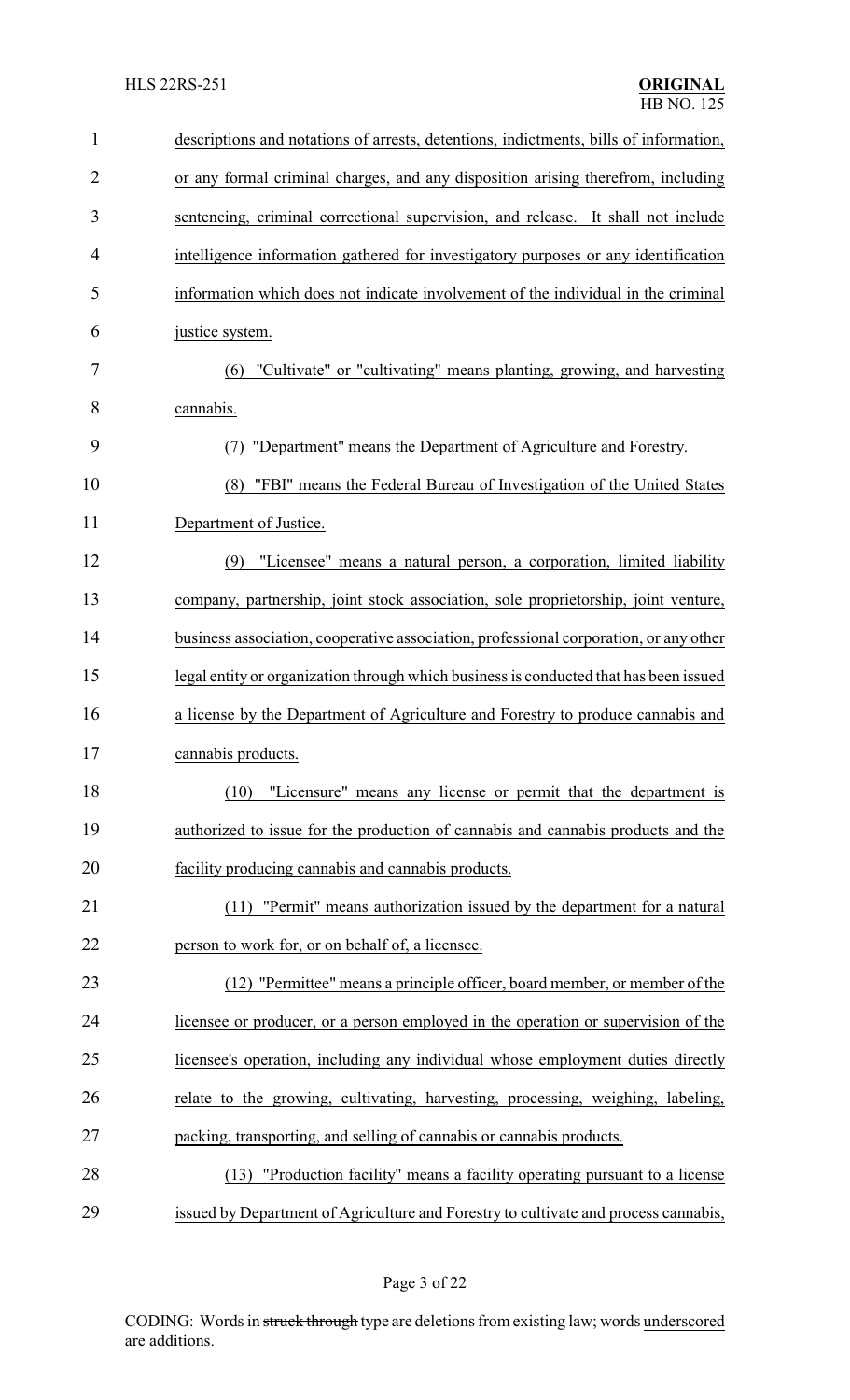| $\mathbf{1}$   | manufacture cannabis products, package and label cannabis products, and sell           |
|----------------|----------------------------------------------------------------------------------------|
| $\overline{2}$ | cannabis to licensed retailers. A production facility shall not sell cannabis directly |
| 3              | to consumers.                                                                          |
| 4              | (14) "Retailer" means an entity licensed by the office of alcohol and tobacco          |
| 5              | control pursuant to R.S. 26:943 to purchase cannabis products from licensed            |
| 6              | production facilities and sell cannabis products to a consumer.                        |
| 7              | §4763. General requirements; prohibitions; testing; tracking                           |
| 8              | A. No person or entity shall cultivate, process, or manufacture cannabis or            |
| 9              | cannabis products without a license issued by the department pursuant to this          |
| 10             | Chapter.                                                                               |
| 11             | B. The department shall test the cannabis products in a facility approved by           |
| 12             | the department prior to the products being transported from a production facility to   |
| 13             | a licensed retailer.                                                                   |
| 14             | C. The department shall establish a seed-to-sale tracking system that tracks           |
| 15             | the cannabis from either the seed or immature plant stage until the product is sold to |
| 16             | a consumer by a licensed retailer.                                                     |
| 17             | §4764. Powers and duties of the commissioner                                           |
| 18             | In addition to the powers, duties, and responsibilities otherwise vested in the        |
| 19             | commissioner by law, the commissioner shall:                                           |
| 20             | (1) Adopt rules and regulations as are necessary to implement the provisions           |
| 21             | of this Chapter. The rules and regulations shall include but not be limited to:        |
| 22             | Criteria for licensure and procedures for the issuance, renewal,<br>(a)                |
| 23             | suspension, and revocation of licenses.                                                |
| 24             | (b) Application, license, permit, and testing fees.                                    |
| 25             | Security requirements for cultivation and product manufacturing<br>(c)                 |
| 26             | facilities.                                                                            |
| 27             | (d) Labeling and packaging requirements, including requirements for child              |
| 28             | resistant packaging, health and safety warnings, potency, and activation time.         |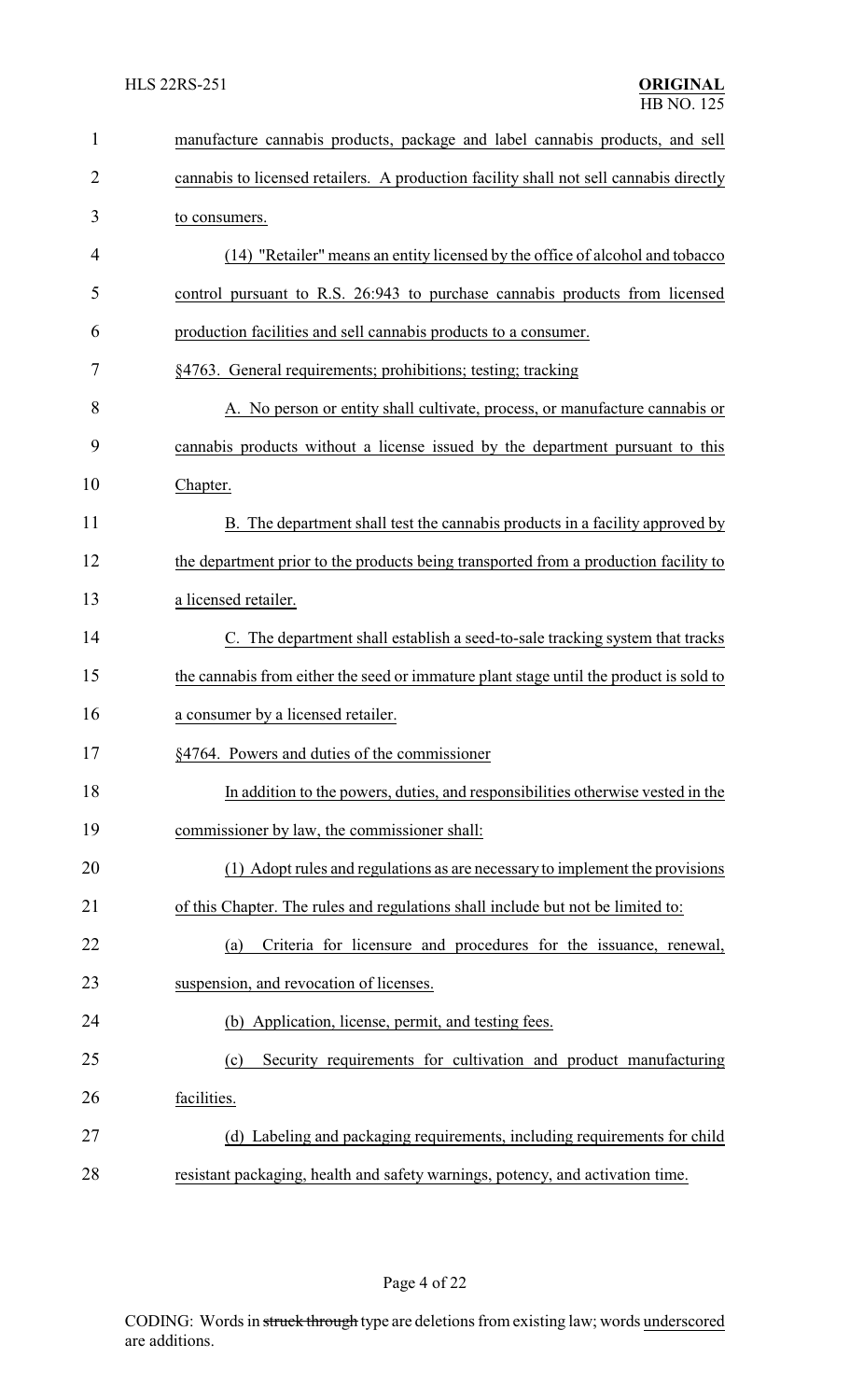| $\mathbf{1}$ | Health and safety regulations and standards for the cultivation of<br>(e)              |
|--------------|----------------------------------------------------------------------------------------|
| 2            | cannabis and the manufacturing of cannabis products, including pesticide use and       |
| 3            | allowable extraction methods.                                                          |
| 4            | Collect, administer, and disburse the proceeds of all fees, interest,<br>(2)           |
| 5            | penalties, and other monies collected pursuant to this Chapter.                        |
| 6            | (3) Administer and enforce the provisions of this Chapter and the rules and            |
| 7            | regulations adopted pursuant to this Chapter.                                          |
| 8            | (4) Develop sampling and testing procedures to ensure safety and verify the            |
| 9            | potency of cannabis cultivated and cannabis products manufactured pursuant to this     |
| 10           | Chapter.                                                                               |
| 11           | Enter facilities for the purpose of conducting inspections, collecting<br>(5)          |
| 12           | samples, testing, and examining and copying records.                                   |
| 13           | (6) Hold hearings on alleged violations of the provisions of this Chapter or           |
| 14           | of the rules and regulations adopted pursuant to this Chapter.                         |
| 15           | Impose civil penalties for violations of the orders issued pursuant to the<br>(7)      |
| 16           | provisions of this Chapter or of the rules and regulations adopted pursuant to this    |
| 17           | Chapter.                                                                               |
| 18           | Seek and obtain injunctive or other civil relief to restrain and prevent<br>(8)        |
| 19           | violations of this Chapter, rules and regulations adopted pursuant to this Chapter, or |
| 20           | orders and rulings issued pursuant to this Chapter.                                    |
| 21           | Institute civil proceedings to enforce the orders or rulings of the<br>(9)             |
| 22           | commissioner, collect any fees, fines, penalties, or costs due under this Chapter or   |
| 23           | to otherwise enforce the provisions of this Chapter or rules and regulations adopted   |
| 24           | pursuant to this Chapter.                                                              |
| 25           | (10) Appoint and employ all personnel necessary for the efficient and proper           |
| 26           | administration of this Chapter.                                                        |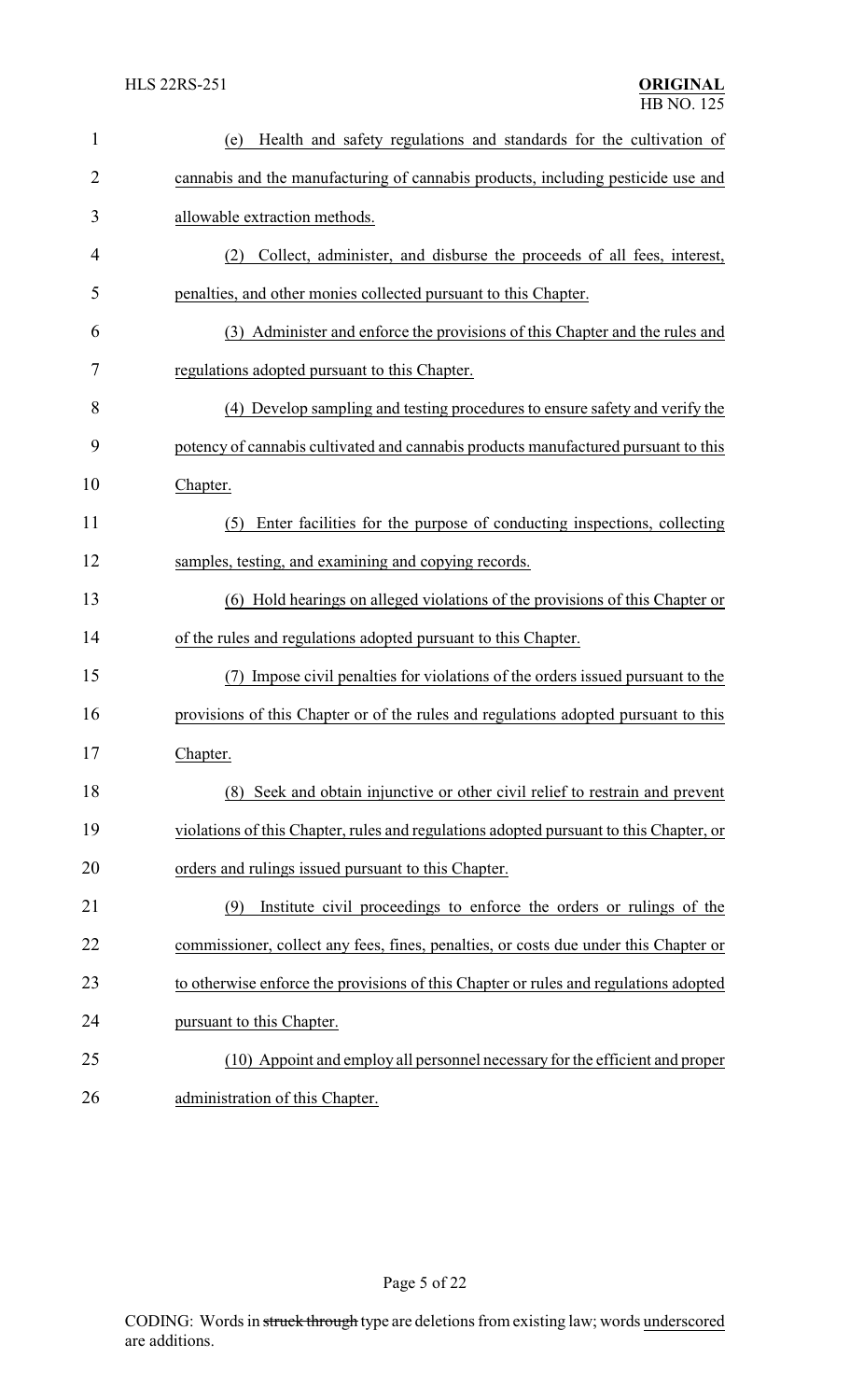| $\mathbf{1}$   | §4765. Licensure requirements; authorization to obtain criminal history record             |
|----------------|--------------------------------------------------------------------------------------------|
| $\overline{2}$ | information                                                                                |
| 3              | A.(1) The Department of Agriculture and Forestry shall develop an annual,                  |
| 4              | nontransferable production facility license for the cultivation, processing, and           |
| 5              | manufacturing of cannabis and cannabis products.                                           |
| 6              | (a) The department shall limit the number of licenses granted in the state to              |
| 7              | no more than ten licenses. Once the maximum number of licenses have been issued,           |
| 8              | the department shall only issue new licenses after a current license is either revoked     |
| 9              | or not renewed or with legislative approval. The department shall issue any                |
| 10             | approved new licenses in accordance with the criteria and procedures outlined in this      |
| 11             | Section.                                                                                   |
| 12             | The department shall develop rules in accordance with the<br>(b)                           |
| 13             | Administrative Procedure Act to ensure the number of production facilities are             |
| 14             | equally distributed geographically throughout the state. The department shall use,         |
| 15             | at a minimum, the following criteria to develop such rules for issuing licenses:           |
| 16             | Population distribution of the state.<br>(i)                                               |
| 17             | (ii) Preference to applicants who have resided in this state or owned the                  |
| 18             | property on which the production facility will be located for at least five years prior    |
| 19             | to the effective date of this Chapter and shall have a stake of at least fifty-one percent |
| 20             | ownership in the license.                                                                  |
| 21             | (c) No production facility shall be located in a "drug free zone" as defined               |
| 22             | in R.S. $17:405(A)$ .                                                                      |
| 23             | (d) No licensee shall sell or transfer their license to another person that has            |
| 24             | not been a Louisiana resident for at least five years prior to the sale or transfer or to  |
| 25             | an entity that does not have an ownership group made up of at least fifty-one percent      |
| 26             | of Louisiana residents residing in the state at least five years prior to the sale or      |
| 27             | transfer.                                                                                  |
| 28             | (2) Any license awarded pursuant to this Section shall not exceed five years.              |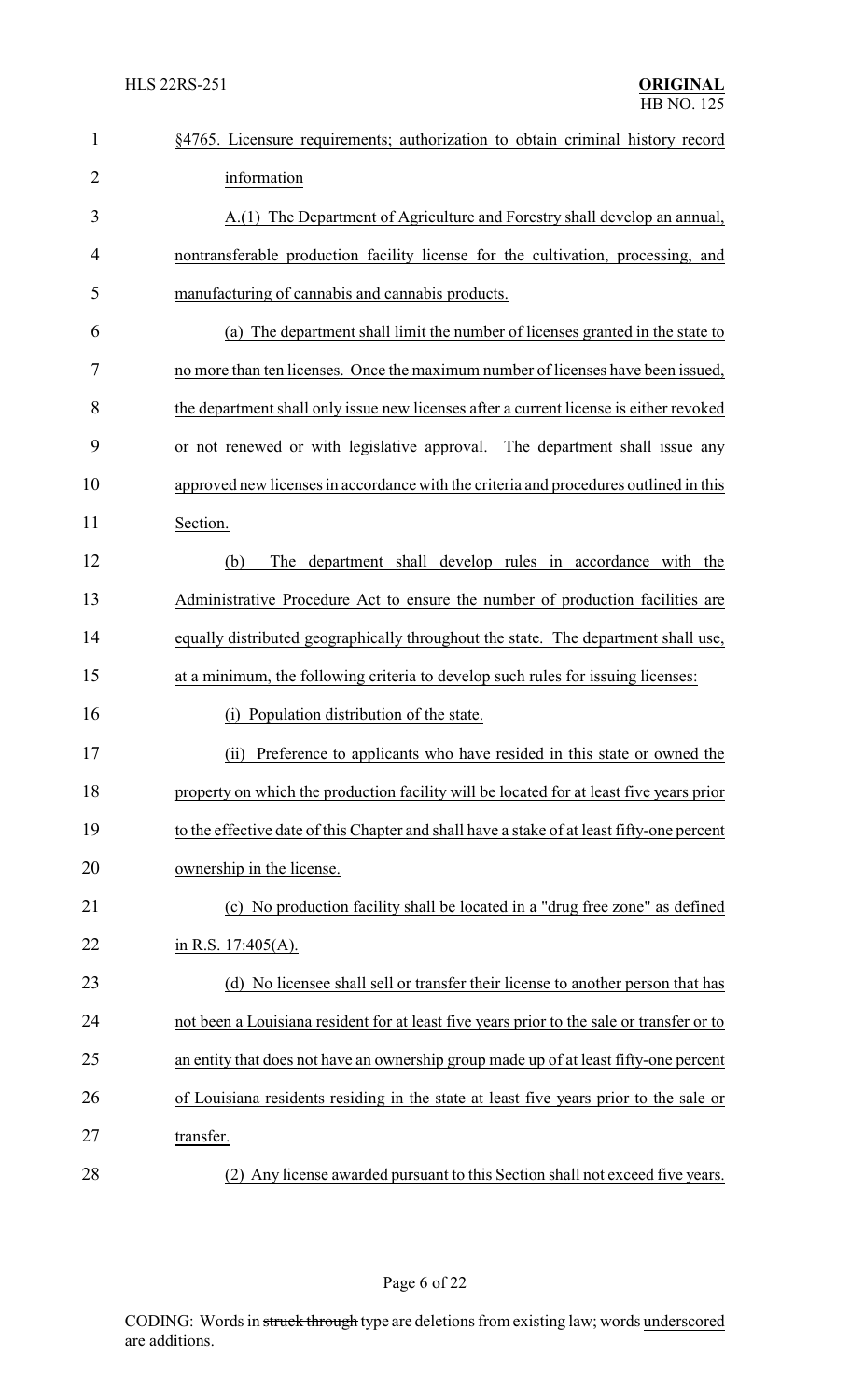| $\mathbf{1}$   | B. As a condition of eligibility, the department shall require an applicant to         |
|----------------|----------------------------------------------------------------------------------------|
| $\overline{2}$ | do the following:                                                                      |
| 3              | (1) Submit a full set of fingerprints, in a form and manner prescribed by the          |
| 4              | department.                                                                            |
| 5              | (2) Permit the department to request and obtain state and national criminal            |
| 6              | history record information on the applicant.                                           |
| 7              | C. Prior to entering into any contract, memorandum of understanding, or                |
| 8              | cooperative endeavor agreement with a licensee, a subcontractor shall also comply      |
| 9              | with the conditions of eligibility contained in Subsection B of this Section in order  |
| 10             | to receive contract approval from the department.                                      |
| 11             | D. In accordance with the provisions and procedure prescribed by this                  |
| 12             | Section, the department shall request and obtain state and national criminal history   |
| 13             | record information from the bureau and the FBI relative to any applicant for           |
| 14             | licensure whose fingerprints the department has obtained pursuant to this Section for  |
| 15             | the purpose of determining the applicant's suitability and eligibility for licensure.  |
| 16             | E. Upon request by the department and upon submission of an applicant's                |
| 17             | fingerprints, and such other identifying information as may be required, the bureau    |
| 18             | shall survey its criminal history records and identification files and make a          |
| 19             | simultaneous request of the FBI for similar or related information from other          |
| 20             | jurisdictions. The bureau may charge the applicant a reasonable processing fee for     |
| 21             | conducting and reporting on any such search.                                           |
| 22             | §4766. Suitability requirements                                                        |
| 23             | A. The department shall not grant any license or issue any other contract              |
| 24             | approval pursuant to the provisions of this Chapter if the applicant or subcontractor  |
| 25             | or any officer, director, or any person having a five percent or more economic         |
| 26             | interest in the entity seeking licensure or contract approval has been disqualified on |
| 27             | the basis of the following criteria:                                                   |
| 28             | (1) Has been convicted or entered a plea of guilty or nolo contendere for any          |
| 29             | of the following:                                                                      |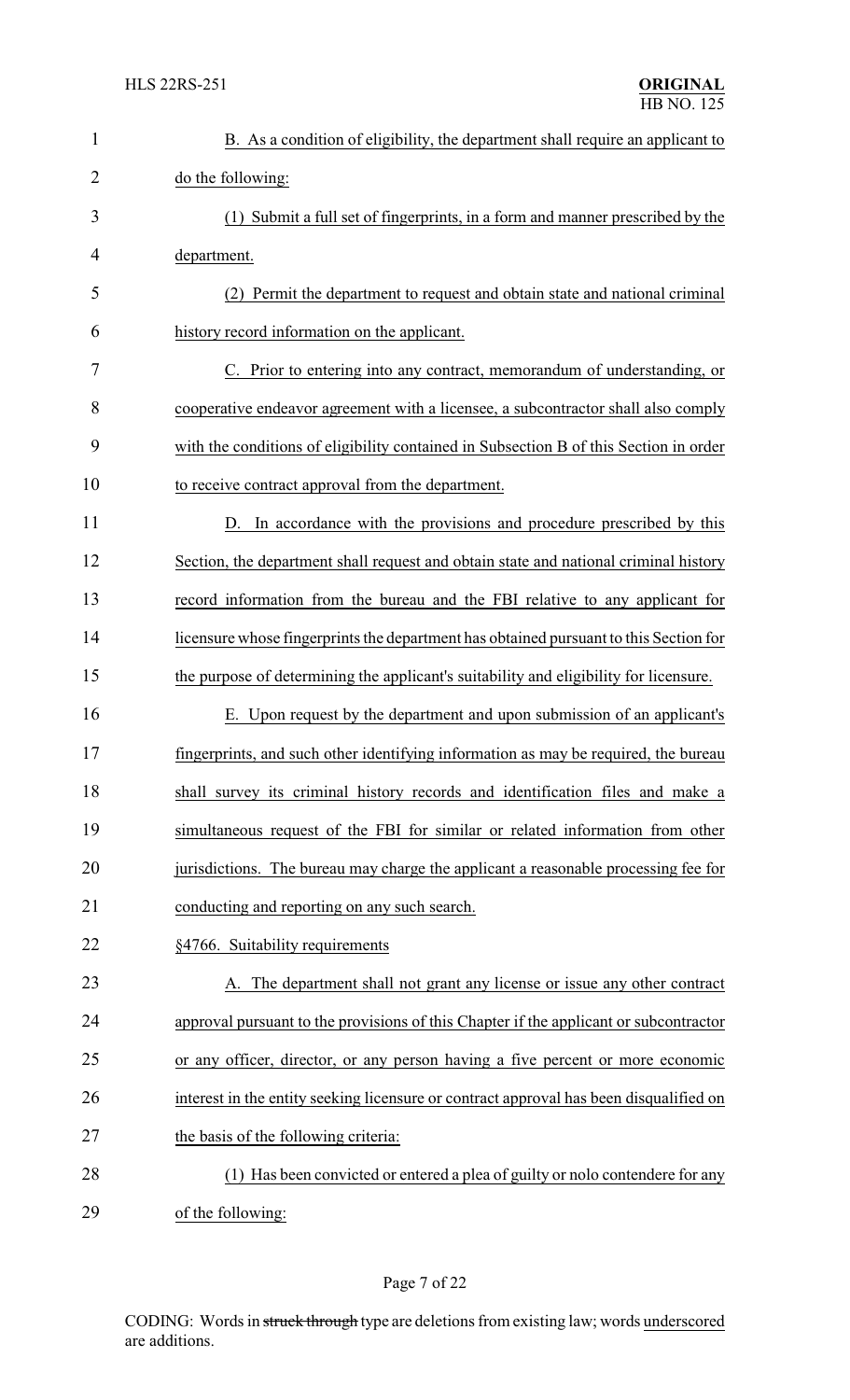| $\mathbf{1}$ | Theft or attempted theft, illegal possession of stolen things, or any<br>(a)         |
|--------------|--------------------------------------------------------------------------------------|
| 2            | offense or attempt involving the misappropriation of property or funds within five   |
| 3            | years from the date of application.                                                  |
| 4            | (b) Any offense involving fraud or attempted fraud or false statements or            |
| 5            | declarations within five years from the date of application.                         |
| 6            | (c) A crime of violence as defined in R.S. $14:2(B)$ .                               |
| 7            | (d) Any offense involving Schedule I narcotics, provided the offense was not         |
| 8            | marijuana related.                                                                   |
| 9            | There is a current prosecution or pending charge against the person in<br>(2)        |
| 10           | any jurisdiction for any offense listed in Paragraph (1) of this Subsection.         |
| 11           | The applicant or any person required to be suitable pursuant to this<br>(3)          |
| 12           | Section fails to provide information and documentation to reveal any fact material   |
| 13           | to a suitability determination or supplies information which is untrue or misleading |
| 14           | as to a material fact pertaining to the suitability criteria.                        |
| 15           | B. No person shall obtain a license pursuant to this Section if the applicant,       |
| 16           | subcontractor, or any of the service providers in the chain of subcontractors, is    |
| 17           | owned wholly or in part by any state employee or member of a state employee's        |
| 18           | immediate family, including but not limited to any legislator, statewide public      |
| 19           | official, university or community or technical college employee, Louisiana State     |
| 20           | University Agricultural Center employee, or Southern University Agricultural Center  |
| 21           | employee. For the purposes of this Paragraph, "immediate family" has the same        |
| 22           | meaning as provided in R.S. 42:1102.                                                 |
| 23           | C. No person licensed pursuant to this Section shall give or receive anything        |
| 24           | of value in connection with any contract, memorandum of understanding, or            |
| 25           | cooperative endeavor agreement executed pursuant to this Section except the value    |
| 26           | that is expressed in the contract, memorandum of understanding, or cooperative       |
| 27           | endeavor agreement.                                                                  |
| 28           | D. Any contract, memorandum of understanding, or cooperative endeavor                |
| 29           | agreement entered into with any licensee or subcontractor pursuant to this Section   |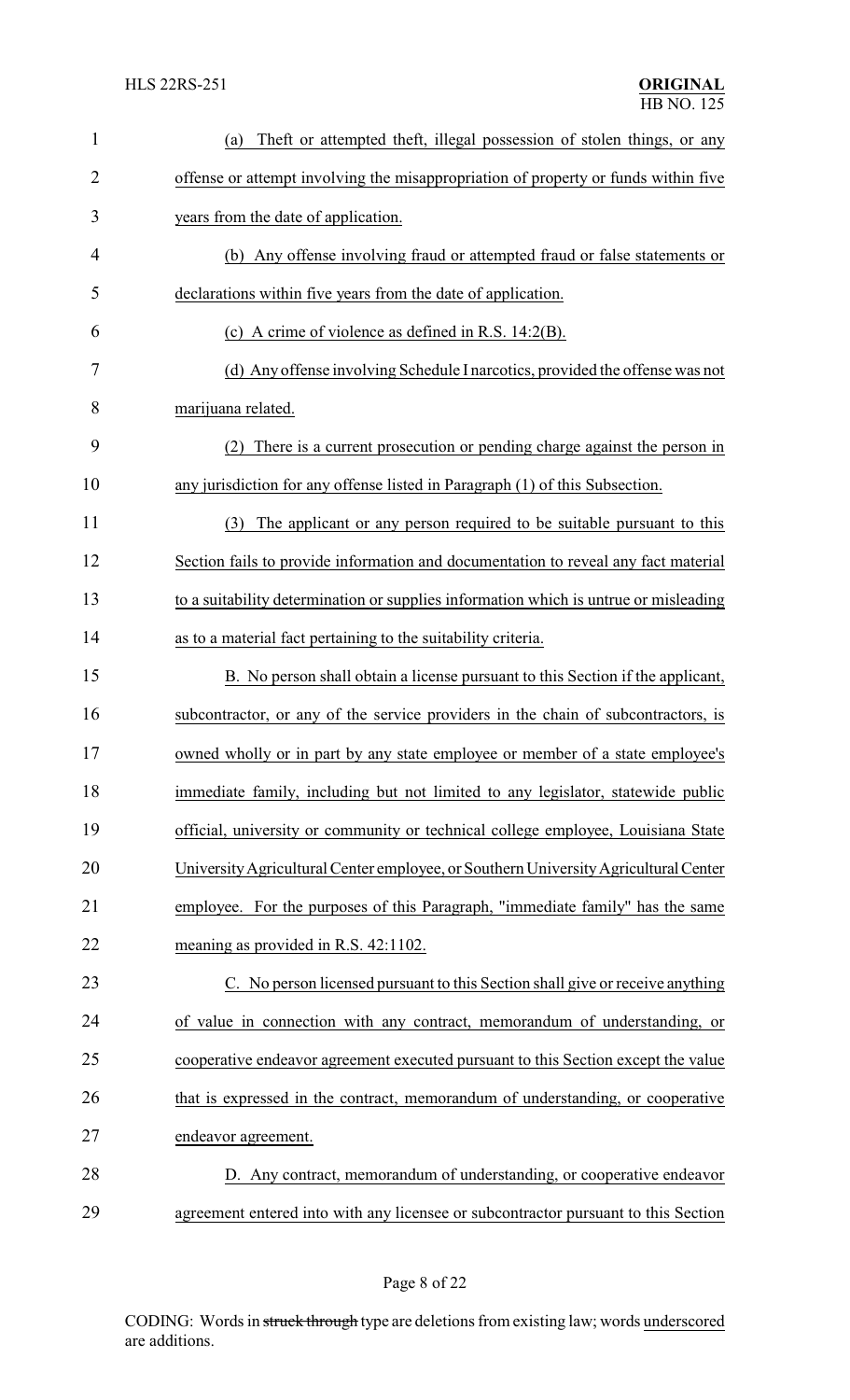| 1              | shall be a public record subject to disclosure pursuant to the Public Records Law,      |
|----------------|-----------------------------------------------------------------------------------------|
| $\overline{2}$ | R.S. 44:1 et seq.                                                                       |
| 3              | §4767. Fees; disposition of funds                                                       |
| 4              | A. The department shall establish fees to be paid by an applicant.                      |
| 5              | (1) The application fee shall not exceed two thousand five hundred dollars.             |
| 6              | The application fee shall be nonrefundable.                                             |
| 7              | The application fee shall be payable to the department upon submission                  |
| 8              | of the application.                                                                     |
| 9              | B. The department shall collect a suitability fee to be paid to the office of           |
| 10             | state police, gaming division to investigate the applicant once chosen as the licensee. |
| 11             | C. The department shall establish a production facility license fee to be paid          |
| 12             | by the licensee in accordance with the following:                                       |
| 13             | The license fee shall not exceed one hundred thousand dollars.<br>(1)                   |
| 14             | The license fee shall be paid annually to the department.<br>(2)                        |
| 15             | The department shall establish a permit fee to be paid for a person<br>D.               |
| 16             | employed in the operation or supervision of the licensee's operation in accordance      |
| 17             | with the following:                                                                     |
| 18             | The permit fee shall not exceed fifty dollars.                                          |
| 19             | The permit fee shall be payable annually to the department.                             |
| 20             | E. The department shall establish a transportation carrier fee to be paid for           |
| 21             | a person employed in transporting cannabis or cannabis products in accordance with      |
| 22             | the following:                                                                          |
| 23             | The transportation carrier fee shall not exceed two hundred and fifty                   |
| 24             | dollars.                                                                                |
| 25             | The permit fee shall be payable annually to the department.<br>(2)                      |
| 26             | F. All fees collected and retained by the department shall be used to fund the          |
| 27             | expenses relating to the regulation and control of cannabis and cannabis products as    |
| 28             | provided for in this Chapter.                                                           |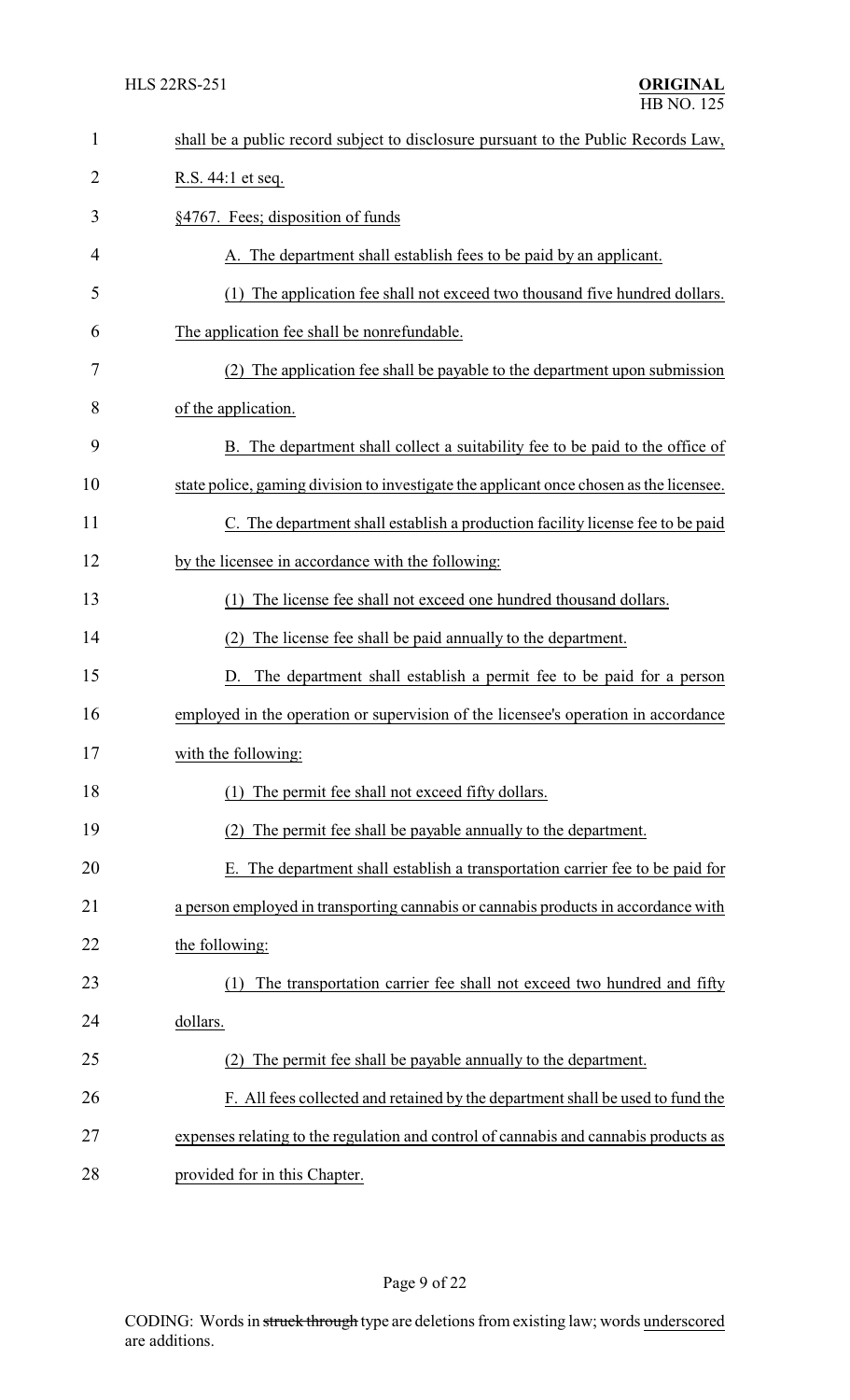| 1              | §4768. Transportation of cannabis                                                        |
|----------------|------------------------------------------------------------------------------------------|
| $\overline{2}$ | A. A licensee shall only be allowed to transport cannabis or cannabis                    |
| 3              | products to the following locations:                                                     |
| 4              | From its production facility to a testing facility approved by the<br>(1)                |
| 5              | department pursuant to this Chapter.                                                     |
| 6              | From its production facility to a licensed retailer.<br>(2)                              |
| 7              | When a specific nonroutine transport request from the licensee is<br>(3)                 |
| 8              | approved in writing by the department.                                                   |
| 9              | B. Any licensee using an employee of the business or contracting with an                 |
| 10             | outside carrier for the purpose of this Section shall first have the employee or outside |
| 11             | carrier approved by the department in accordance with the procedures for a               |
| 12             | subcontractor under this Chapter.                                                        |
| 13             | §4769. Civil penalties                                                                   |
| 14             | A. Any person who violates any provision of this Chapter, or any rule or                 |
| 15             | regulation adopted pursuant to this Chapter, shall be subject to a civil penalty of not  |
| 16             | more than fifty thousand dollars for each act of violation and for each day of           |
| 17             | violation. Each day on which a violation occurs shall constitute a separate offense.     |
| 18             | B. Civil penalties may be assessed only by a ruling of the commissioner                  |
| 19             | based upon an adjudicatory hearing held in accordance with the provisions of the         |
| 20             | Administrative Procedure Act and this Chapter.                                           |
| 21             | Therapeutic marijuana; issuance of licenses to therapeutic marijuana<br>§4770.           |
| 22             | production facilities                                                                    |
| 23             | A. Nothing in this Chapter shall be construed to limit any privileges or rights          |
| 24             | of a medical marijuana patient or production facility as provided by R.S. $40:966(F)$    |
| 25             | and 1046.                                                                                |
| 26             | Notwithstanding any provision of R.S. 3:4766 through 4768, the<br>В.                     |
| 27             | department shall issue a cannabis production facility license to each entity that,       |
| 28             | pursuant to R.S. 40:1046, participated in a competitive public bid process and was       |
| 29             | awarded and entered into a contract with either the Louisiana State University           |

# Page 10 of 22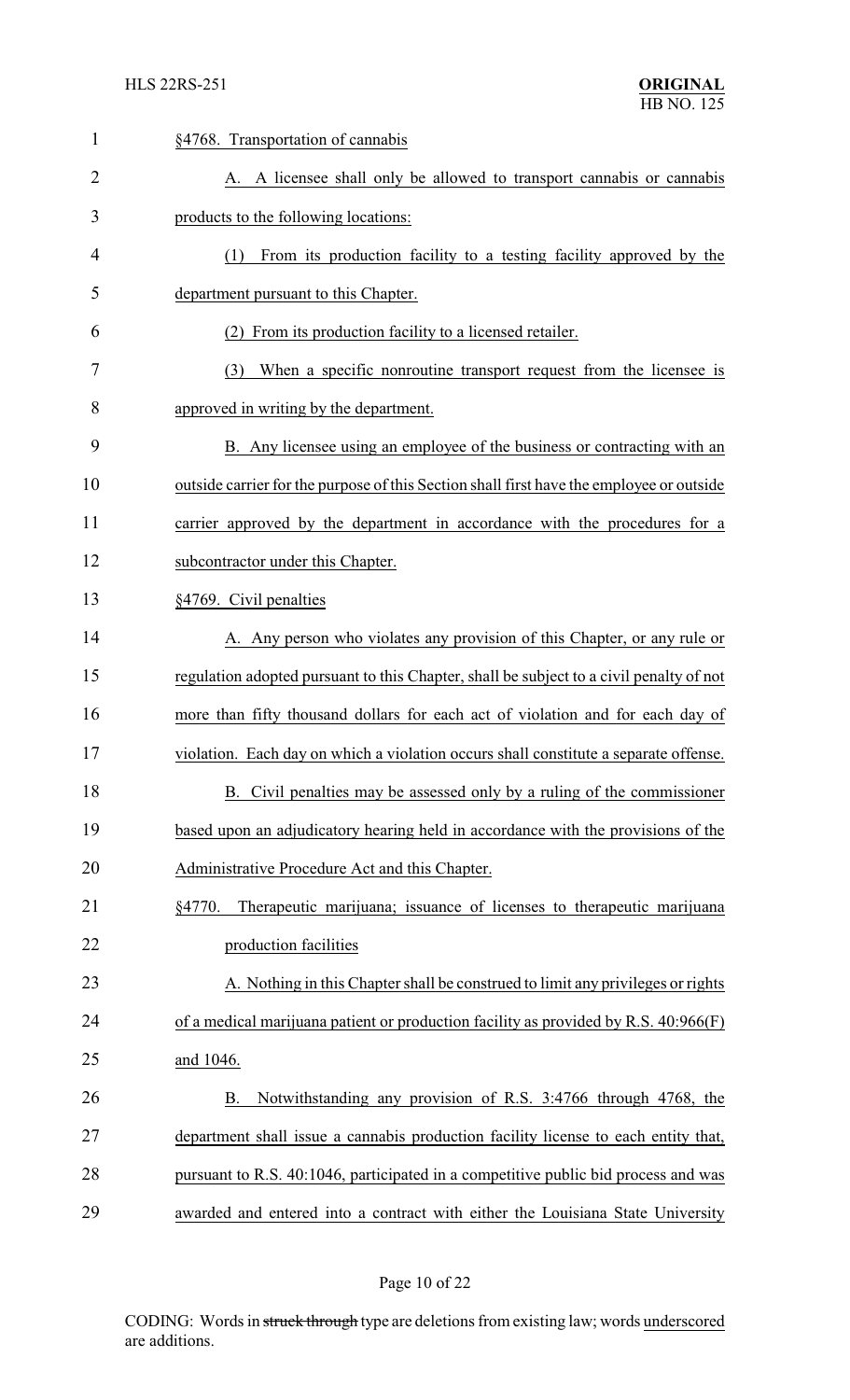| $\mathbf{1}$   | Agricultural Center or the Southern University Agricultural Center for the                |
|----------------|-------------------------------------------------------------------------------------------|
| $\overline{2}$ | cultivation, extraction, and production of therapeutic cannabis in Louisiana without      |
| 3              | necessity of an application for license. The department shall issue the licenses to the   |
| $\overline{4}$ | entity free of charge.                                                                    |
| 5              | Section 2. Chapter 9 of Title 26 of the Louisiana Revised Statutes of 1950,               |
| 6              | comprised of R.S. 26:941 through 948, is hereby enacted to read as follows:               |
| 7              | CHAPTER 9. CANNABIS AND CANNABIS PRODUCTS                                                 |
| 8              | §941. Definitions                                                                         |
| 9              | As used in this Chapter, the following terms shall have the following                     |
| 10             | meanings:                                                                                 |
| 11             | "Applicant" means a natural person, a corporation, limited liability<br>(1)               |
| 12             | company, partnership, joint stock association, sole proprietorship, joint venture,        |
| 13             | business association, cooperative association, professional corporation, or any other     |
| 14             | legal entity or organization through which business is conducted that has applied to      |
| 15             | the office of alcohol and tobacco control within the Department of Revenue for a          |
| 16             | cannabis retailer permit.                                                                 |
| 17             | (2) "Bureau" means the Louisiana Bureau of Criminal Identification and                    |
| 18             | Information of the Department of Public Safety and Corrections, office of state           |
| 19             | police.                                                                                   |
| 20             | "Cannabis" means all parts of plants of the genus Cannabis, whether<br>(3)                |
| 21             | growing or not, the seeds thereof, the resin extracted from any part of such plant, and   |
| 22             | every compound, manufacture, salt, derivative, mixture, or preparation of such plant,     |
| 23             | its seeds or resin, but shall not include the mature stalks of such plant, fiber produced |
| 24             | from such stalks, oil or cake made from the seeds of such plant, any other compound,      |
| 25             | manufacture, salt, derivative, mixture, or preparation of such mature stalks (except      |
| 26             | the resin extracted therefrom), fiber, oil, or cake or the sterilized seed of such plant  |
| 27             | which is incapable of germination.                                                        |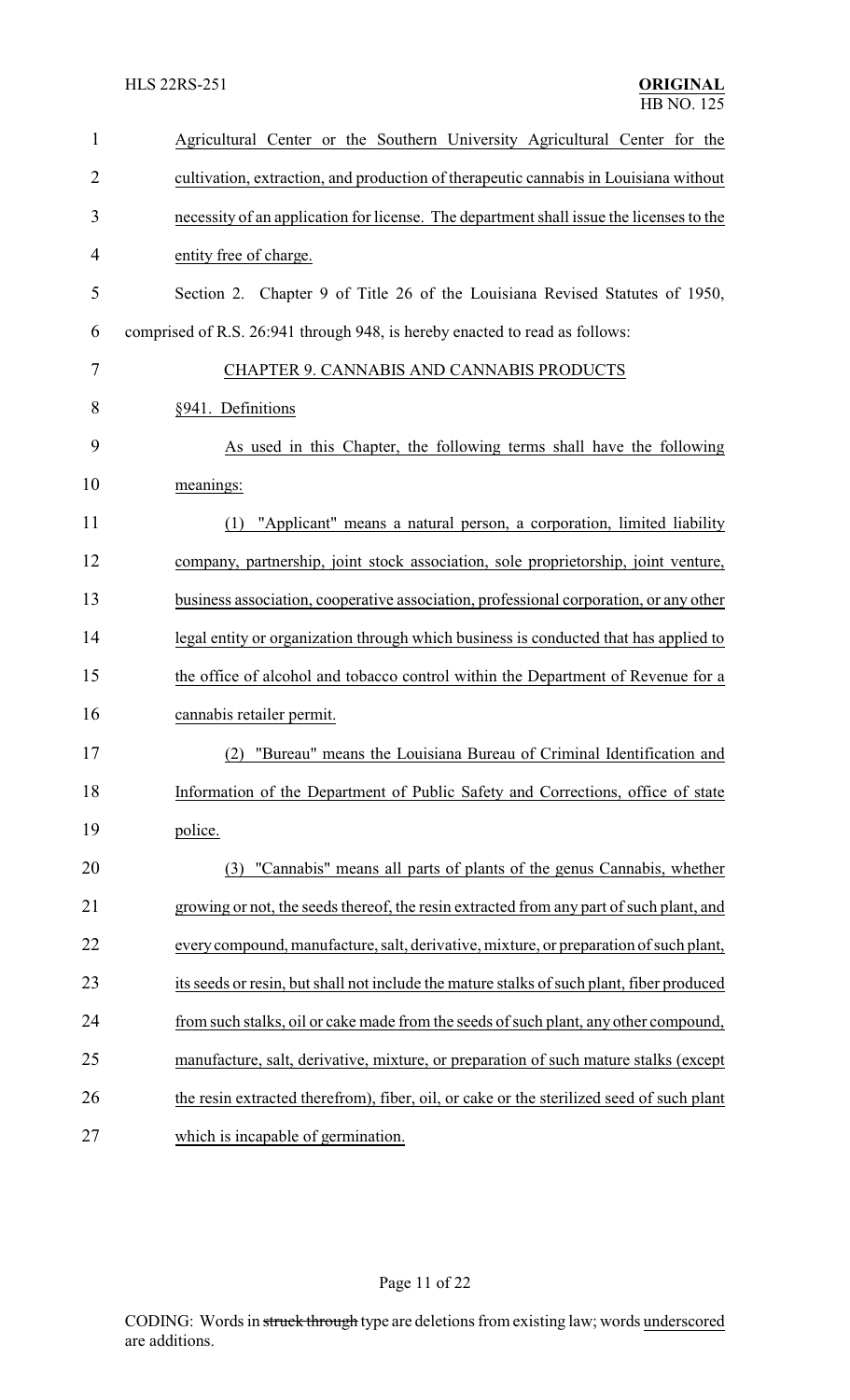| 1              | (4) "Cannabis retailer" means any person, other than a wholesaler, who sells,            |
|----------------|------------------------------------------------------------------------------------------|
| $\overline{2}$ | offers for sale, exposes for sale, or has in his possession for sale or distribution any |
| 3              | cannabis in any quantity.                                                                |
| 4              | (5) "Commissioner" means the commissioner of alcohol and tobacco control                 |
| 5              | who shall be the assistant secretary of the office of alcohol and tobacco control in the |
| 6              | Department of Revenue.                                                                   |
| 7              | (6) "Criminal history record information" means information collected by                 |
| 8              | state and federal criminal justice agencies on individuals consisting of identifiable    |
| 9              | descriptions and notations of arrests, detentions, indictments, bills of information,    |
| 10             | or any formal criminal charges, and any disposition arising therefrom, including         |
| 11             | sentencing, criminal correctional supervision, and release. It shall not include         |
| 12             | intelligence information gathered for investigatory purposes or any identification       |
| 13             | information which does not indicate involvement of the individual in the criminal        |
| 14             | justice system.                                                                          |
| 15             | "Department" means the office of alcohol and tobacco control within the                  |
| 16             | Department of Revenue.                                                                   |
| 17             | (8) "FBI" means the Federal Bureau of Investigation of the United States                 |
| 18             | Department of Justice.                                                                   |
| 19             | (9) "Production facility" means a person who sells cannabis and cannabis                 |
| 20             | products to a licensed cannabis retailer exclusively, within the state, who conducts     |
| 21             | a bona fide wholesale business and maintains a warehouse or warehouses for the           |
| 22             | storage and warehousing of cannabis and cannabis products in the area where              |
| 23             | domiciled and licensed by the state, and conducts and maintains systematic and           |
| 24             | regular solicitations, distribution, deliveries, and sales of cannabis and cannabis      |
| 25             | products to licensed retail dealers located within the boundary of this state.           |
| 26             | §942. Permits                                                                            |
| 27             | The commissioner shall issue, as authorized by this Chapter, a<br>A(1)                   |
| 28             | cannabis retailer permit and shall adopt rules and regulations that specify the          |
| 29             | identifying information that is required to appear on the face of each permit. Prior     |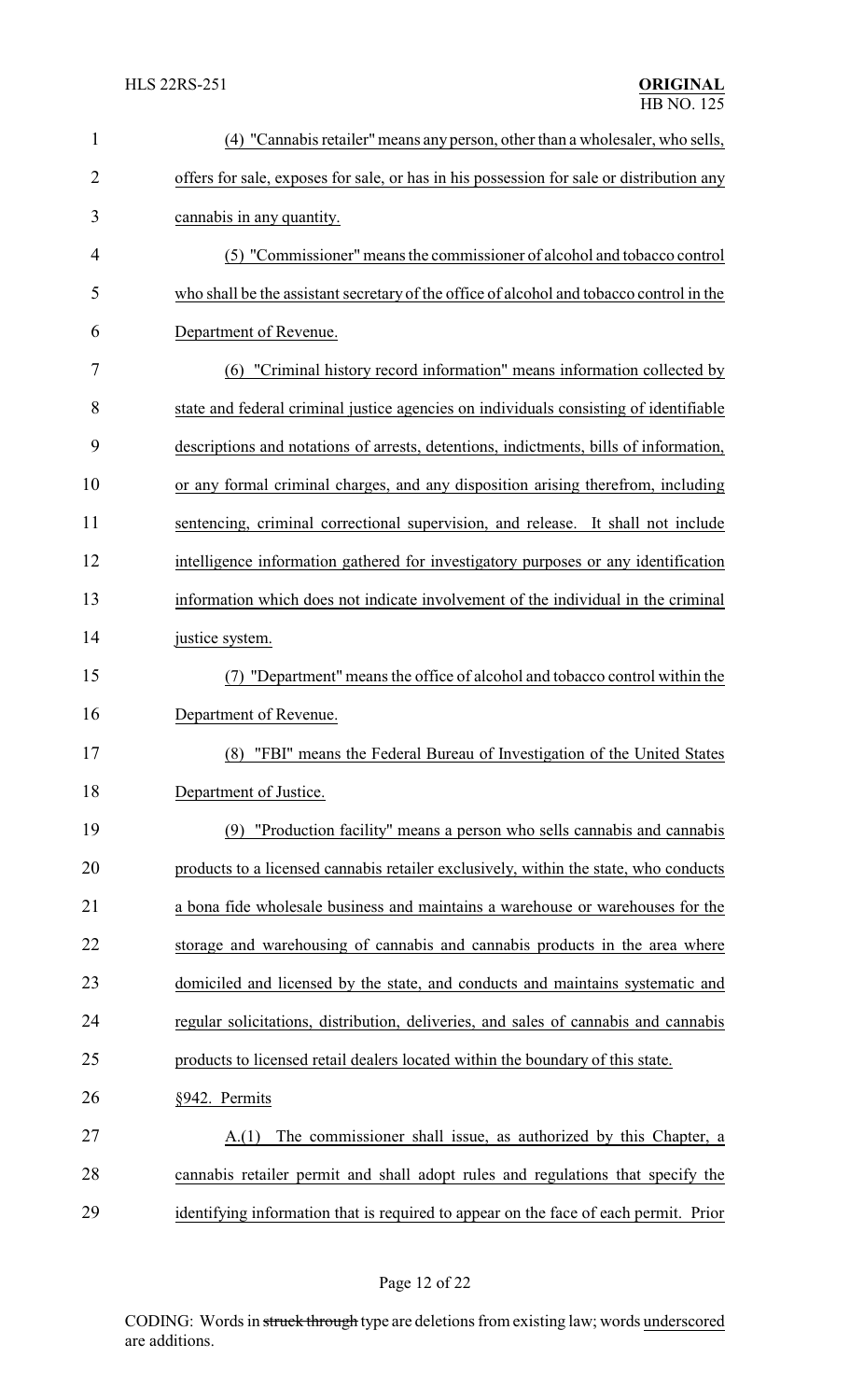| $\mathbf{1}$   | to selling, offering for sale, exposing for sale, or possessing for sale or distribution |  |  |
|----------------|------------------------------------------------------------------------------------------|--|--|
| $\overline{c}$ | cannabis in any quantity, a person shall obtain a permit in accordance with the          |  |  |
| 3              | provisions of this Section.                                                              |  |  |
| 4              | The commissioner shall develop rules for issuing retailer permits in<br>(2)              |  |  |
| 5              | accordance with the Administrative Procedures Act to ensure the number of retailers      |  |  |
| 6              | are equally distributed amongst each region of the state in accordance with this         |  |  |
| 7              | Section. The department shall use, at a minimum, the following criteria to develop       |  |  |
| 8              | such rules for issuing permits:                                                          |  |  |
| 9              | (a) Population distribution of each region.                                              |  |  |
| 10             | (b) Preference to applicants residing in an area with a disproportionately high          |  |  |
| 11             | number of nonviolent marijuana drug arrests and convictions.                             |  |  |
| 12             | (c) Preference to applicants who have resided in the state for at least five             |  |  |
| 13             | years prior to the effective date of this Chapter.                                       |  |  |
| 14             | B.(1) The commissioner shall issue a total of forty permits statewide, with              |  |  |
| 15             | no more than five permits issued for any one geographic area covering the eight          |  |  |
| 16             | regional planning commissions created pursuant to Subparts C and F of Part IV of         |  |  |
| 17             | Chapter 1 of Title 33 of the Louisiana Revised Statutes of 1950, except for as           |  |  |
| 18             | provided in Paragraph (2) of this Subsection. A permit shall be valid for a period of    |  |  |
| 19             | two years unless suspended or revoked pursuant to Chapter.                               |  |  |
| 20             | The commissioner may issue more than the allowable statewide total of<br>(2)             |  |  |
| 21             | permits if the market demands and requests necessitate such an increase; however,        |  |  |
| 22             | the commissioner shall seek to maintain a statewide and regional balance of permits      |  |  |
| 23             | issued.                                                                                  |  |  |
| 24             | (3) Permit holders shall contact the commissioner regarding the renewal of               |  |  |
| 25             | all permits prior to the end of the term of the permit in accordance with the            |  |  |
| 26             | provisions of this Chapter.                                                              |  |  |
| 27             | §943. Fees; disposition of funds                                                         |  |  |
| 28             | The department shall establish an application fee to be paid by an                       |  |  |
| 29             | applicant.                                                                               |  |  |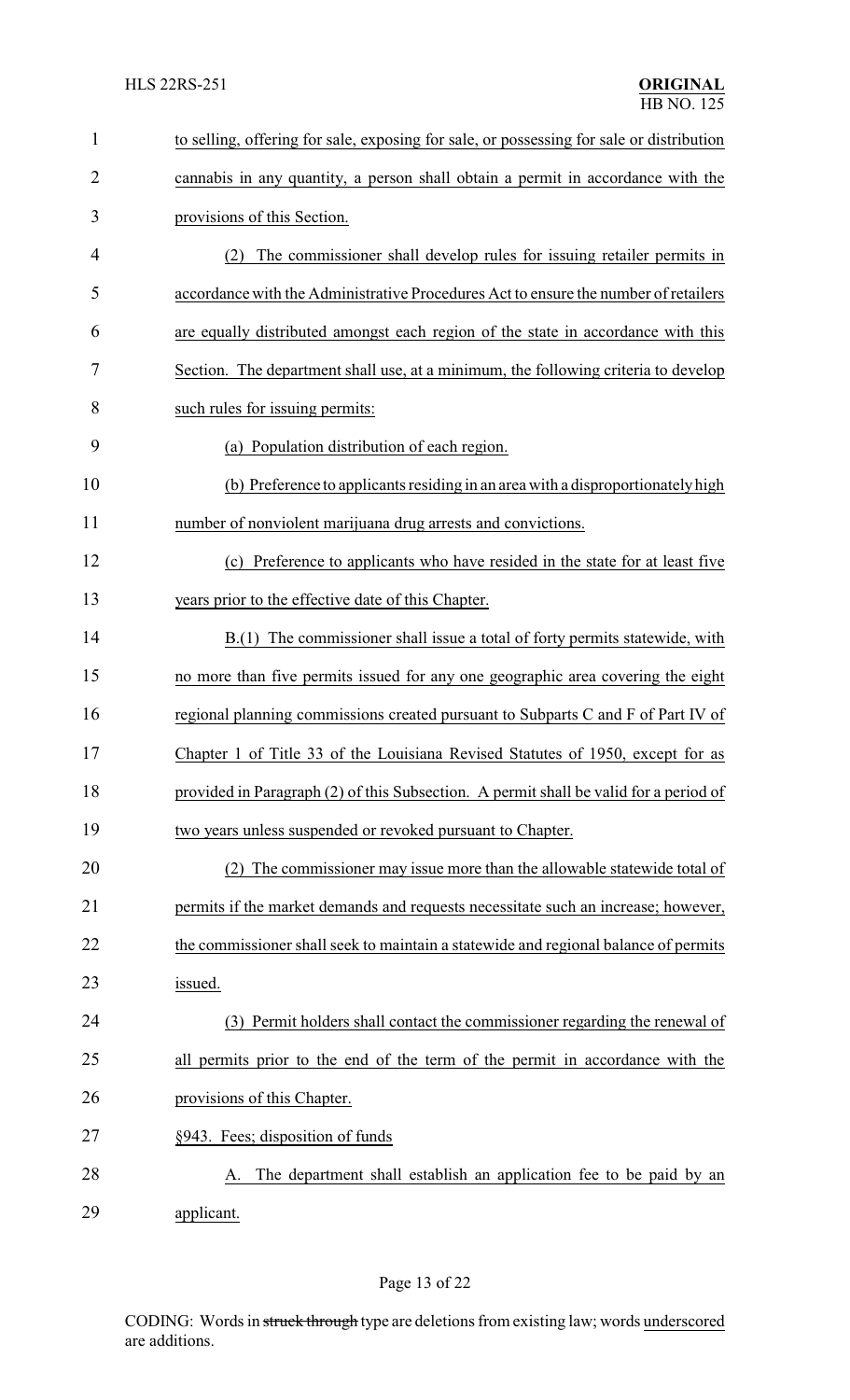| $\mathbf{1}$   | The application fee shall not exceed two thousand five hundred dollars.<br>(1)        |
|----------------|---------------------------------------------------------------------------------------|
| $\overline{c}$ | (2) The application fee shall be payable to the department upon submission            |
| 3              | of the application, and prior to the department beginning any review and an applicant |
| 4              | submitting fingerprints.                                                              |
| 5              | B. The department shall establish a cannabis retailer permit fee to be paid by        |
| 6              | the permittee in accordance with the following:                                       |
| 7              | The initial permit fee shall not exceed one hundred thousand dollars.<br>(1)          |
| 8              | However, the department may reduce the amount of the fee only if the population       |
| 9              | distribution is limited.                                                              |
| 10             | The permit fee shall be payable to the department upon issuance of the                |
| 11             | license. The permittee shall pay a renewal fee of fifty thousand dollars every year   |
| 12             | thereafter.                                                                           |
| 13             | C. All fees collected and retained by the department shall be used to fund the        |
| 14             | expenses related to the regulation and control of cannabis and cannabis products as   |
| 15             | provided for in this Chapter. The department shall use a portion of the application   |
| 16             | fee to cover the expenses associated with obtaining an applicant's fingerprints and   |
| 17             | criminal history record information and shall not charge an applicant any fee beyond  |
| 18             | the application fee for these expenses.                                               |
| 19             | General requirements; authorizations to obtain criminal history record<br>§944.       |
| 20             | information; qualifications; location; and ratios                                     |
| 21             | A. An applicant for a retailer permit shall meet the following qualifications:        |
| 22             | (1) Be twenty-one years of age or older.                                              |
| 23             | Provide proof of valid lease or ownership of premises in which the<br>(2)             |
| 24             | business will be located.                                                             |
| 25             | B. As a condition of eligibility, the department shall require an applicant to        |
| 26             | do the following:                                                                     |
| 27             | (1) Submit a full set of fingerprints, in a form and manner prescribed by the         |
| 28             | department.                                                                           |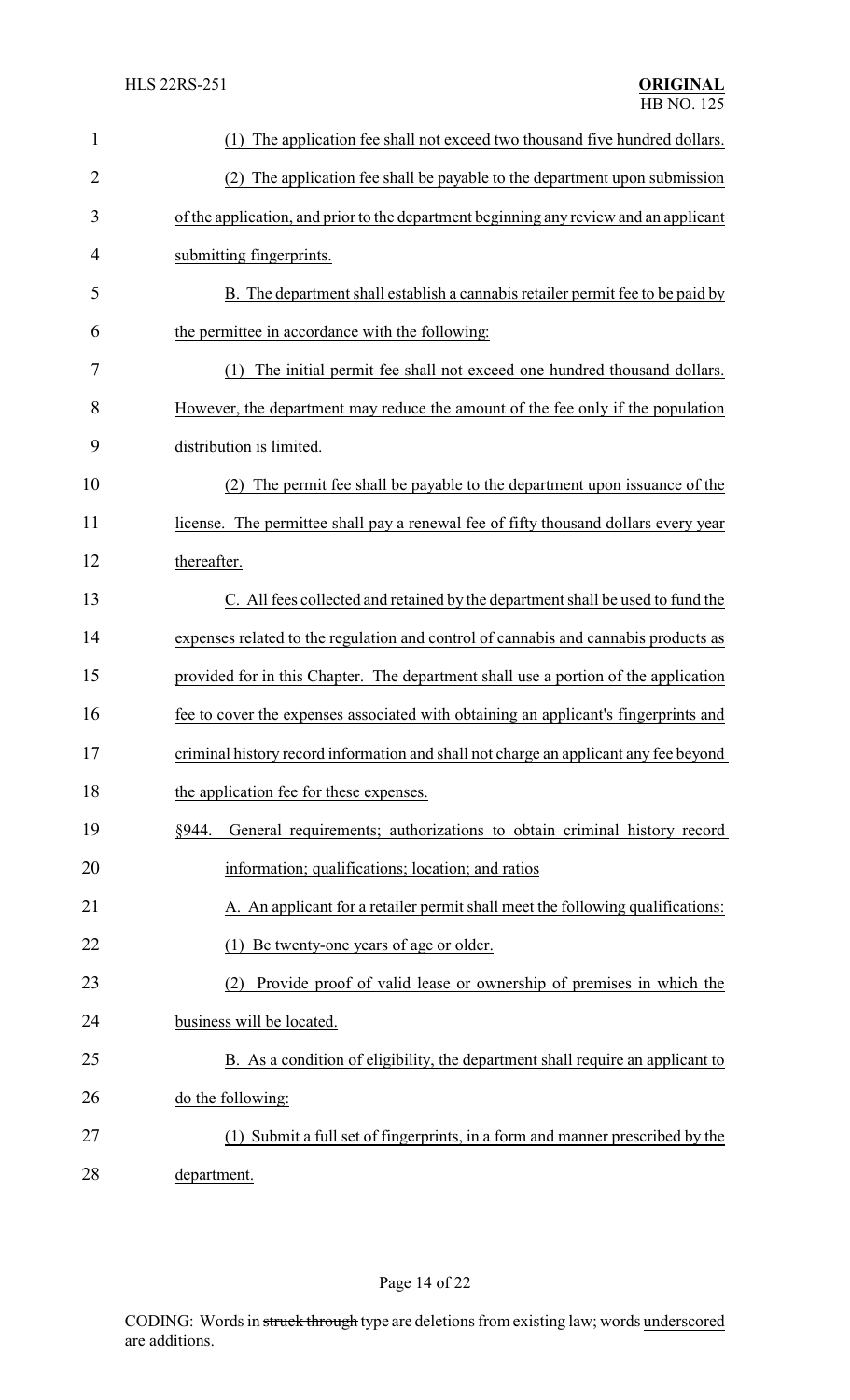| 1              | (2) Permit the department to request and obtain state and national criminal           |  |
|----------------|---------------------------------------------------------------------------------------|--|
| $\overline{2}$ | history record information on the applicant.                                          |  |
| 3              | C. In accordance with the provisions and procedure prescribed by this                 |  |
| 4              | Section, the department shall request and obtain state and national criminal history  |  |
| 5              | record information from the bureau and the FBI relative to any applicant for          |  |
| 6              | licensure whose fingerprints the department has obtained pursuant to this Section for |  |
| 7              | the purpose of determining the applicant's suitability and eligibility for a permit.  |  |
| 8              | D. Upon request by the department and upon submission of an applicant's               |  |
| 9              | fingerprints, and such other identifying information as may be required, the bureau   |  |
| 10             | shall survey its criminal history records and identification files and make a         |  |
| 11             | simultaneous request of the FBI for similar or related information from other         |  |
| 12             | jurisdictions. The bureau may charge the department a reasonable processing fee for   |  |
| 13             | conducting and reporting on any such search.                                          |  |
| 14             | E. No retail location shall be located in a "drug free zone" as defined in R.S.       |  |
| 15             | $17:405(A)$ .                                                                         |  |
| 16             | F. Retail locations shall only sell cannabis and cannabis products and shall          |  |
| 17             | not sell any other products or services besides cannabis and cannabis products. The   |  |
| 18             | retail location shall have the following provisions:                                  |  |
| 19             | The location shall be supervised by a retailer employee at all times when             |  |
| 20             | customers are present to ensure only persons who are twenty-one years of age and      |  |
| 21             | older are permitted to enter.                                                         |  |
| 22             | Retail employees shall make reasonable efforts to limit the number of<br>(2)          |  |
| 23             | customers in relation to the number of employees present in the location at any time. |  |
| 24             | (3) If the applicant's business is to be conducted wholly or partly by one or         |  |
| 25             | more managers, agents, servants, employees, or other representatives, those persons   |  |
| 26             | shall also possess the qualifications required of the applicant and shall furnish     |  |
| 27             | verification of suitability in accordance with the provisions of this Chapter.        |  |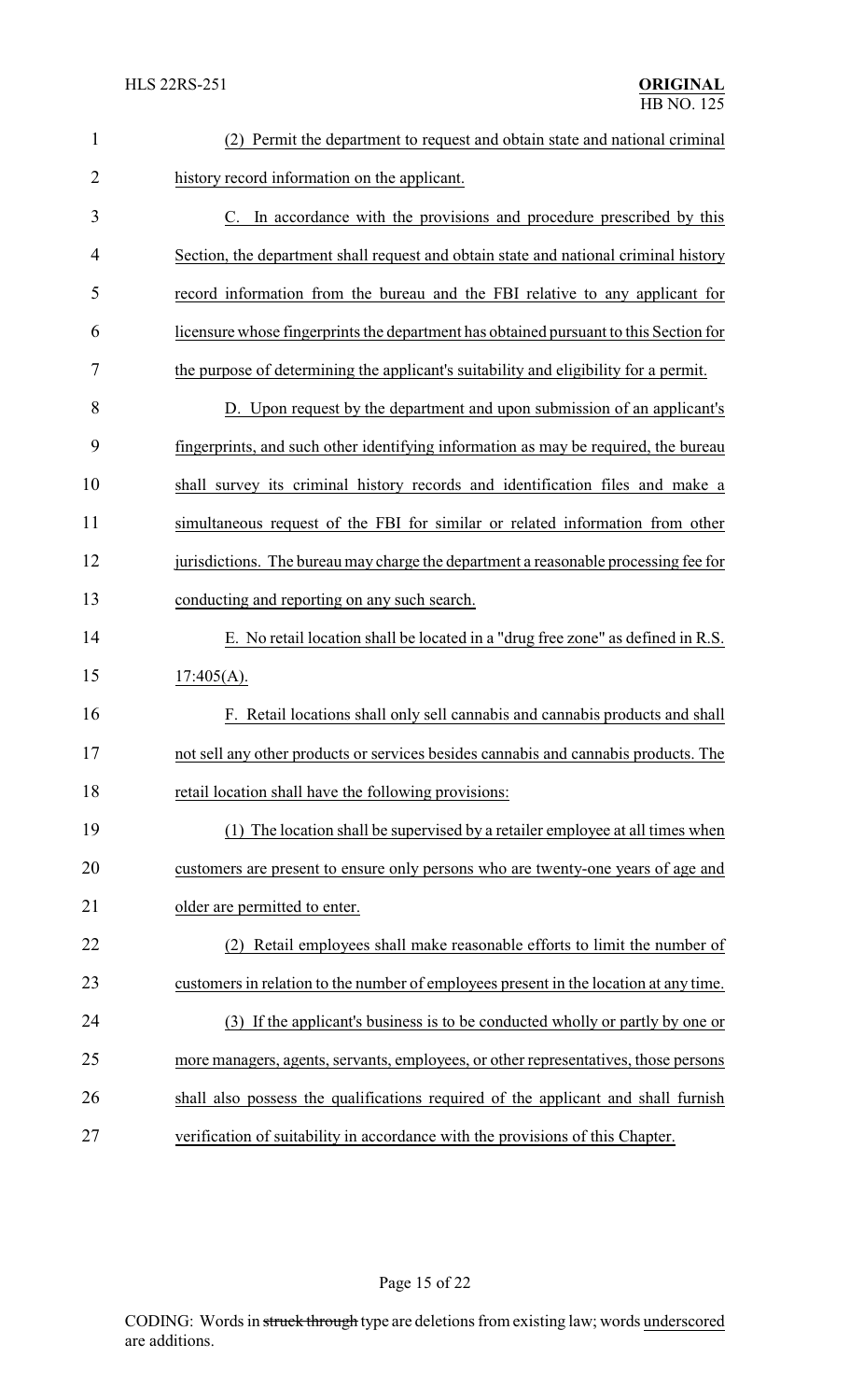| $\mathbf{1}$   | G. The commissioner shall promulgate rules and regulations pursuant to the           |  |  |
|----------------|--------------------------------------------------------------------------------------|--|--|
| $\overline{2}$ | provisions of the Administrative Procedure Act as necessary to implement the         |  |  |
| 3              | provisions of this Section and any additional requirements.                          |  |  |
| 4              | §945. Suitability requirements                                                       |  |  |
| 5              | A. The department shall not grant any permit pursuant to the provisions of           |  |  |
| 6              | this Chapter if the applicant or any officer, director, or any person having a five  |  |  |
| 7              | percent or more economic interest in the entity seeking a permit has been            |  |  |
| 8              | disqualified on the basis of the following criteria:                                 |  |  |
| 9              | (1) Has been convicted or entered a plea of guilty or nolo contendere for any        |  |  |
| 10             | of the following:                                                                    |  |  |
| 11             | Theft or attempted theft, illegal possession of stolen things, or any<br>(a)         |  |  |
| 12             | offense or attempt involving the misappropriation of property or funds five years    |  |  |
| 13             | from the date of application.                                                        |  |  |
| 14             | (b) Any offense involving fraud or attempted fraud or false statements or            |  |  |
| 15             | declarations five years from the date of application.                                |  |  |
| 16             | (c) A crime of violence as defined in R.S. $14:2(B)$ .                               |  |  |
| 17             | (d) Any offense involving Schedule I narcotics, provided the offense was not         |  |  |
| 18             | marijuana related.                                                                   |  |  |
| 19             | There is a current prosecution or pending charge against the person in               |  |  |
| 20             | any jurisdiction for any offense listed in Paragraph (1) of this Subsection.         |  |  |
| 21             | The applicant or any person required to be suitable pursuant to this<br>(3)          |  |  |
| 22             | Section fails to provide information and documentation to reveal any fact material   |  |  |
| 23             | to a suitability determination or supplies information which is untrue or misleading |  |  |
| 24             | as to a material fact pertaining to the suitability criteria.                        |  |  |
| 25             | §946. Age requirements                                                               |  |  |
| 26             | No person under twenty-one years of age shall enter the premises of, or be           |  |  |
| 27             | employed in, a cannabis retail establishment.                                        |  |  |
| 28             | §947. Cannabis retailer restrictions                                                 |  |  |
| 29             | Cannabis retailers are prohibited from all of the following activities:              |  |  |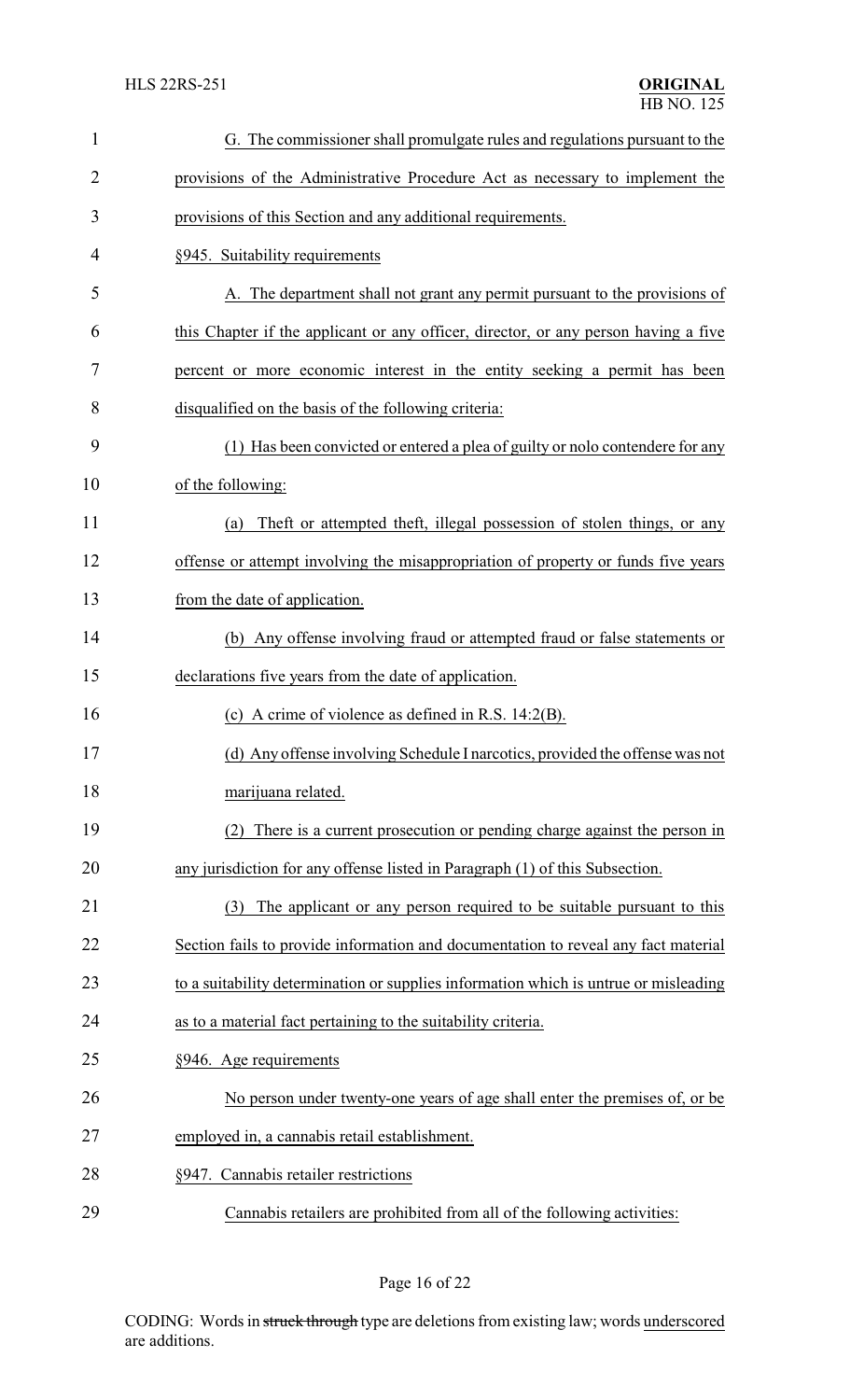| $\mathbf{1}$   | (1) The sale of more than one ounce of cannabis or cannabis related products            |  |
|----------------|-----------------------------------------------------------------------------------------|--|
| $\overline{2}$ | to any individual per calendar day.                                                     |  |
| 3              | (2) The sale of cannabis or cannabis products over the internet. All sales of           |  |
| 4              | cannabis and cannabis products shall take place within a cannabis retail location.      |  |
| 5              | (3) The sale or giving away of any consumable that is not cannabis or a                 |  |
| 6              | cannabis product, including but not limited to cigarettes or tobacco products, alcohol  |  |
| 7              | beverages, food products, and non-alcohol beverages.                                    |  |
| 8              | (4) The sale or giving away of any service that is not related to the sale of           |  |
| 9              | cannabis or a cannabis product.                                                         |  |
| 10             | (5) Providing or allowing entertainment of any type on the premises of the              |  |
| 11             | retail location.                                                                        |  |
| 12             | §948. Suspension or revocations of retailer permits                                     |  |
| 13             | No person holding a permit and no agent, associate, employee,<br>A.                     |  |
| 14             | representative, or servant agent of any person, shall do or permit any of the following |  |
| 15             | acts to be done on or about the licensed premises:                                      |  |
| 16             | $(1)(a)$ Sell or serve cannabis or cannabis products to any person under                |  |
| 17             | twenty-one years of age. To determine the age of the consumer, each person shall        |  |
| 18             | submit any one of the following:                                                        |  |
| 19             | (i) A valid, current Louisiana driver's license which contains a photograph             |  |
| 20             | of the person presenting the driver's license. For the purposes of this Item, a         |  |
| 21             | digitized credential through an electronic wallet, commonly known as "LA Wallet",       |  |
| 22             | shall also be an acceptable form of a Louisiana driver's license.                       |  |
| 23             | A valid, current driver's license of another state which contains a<br>(ii)             |  |
| 24             | photograph of the person and birth date of the person submitting the driver's license.  |  |
| 25             | A valid, current special identification card issued by the state of<br>(iii)            |  |
| 26             | Louisiana pursuant to R.S. 40:1321, containing a photograph of the person               |  |
| 27             | submitting the identification card.                                                     |  |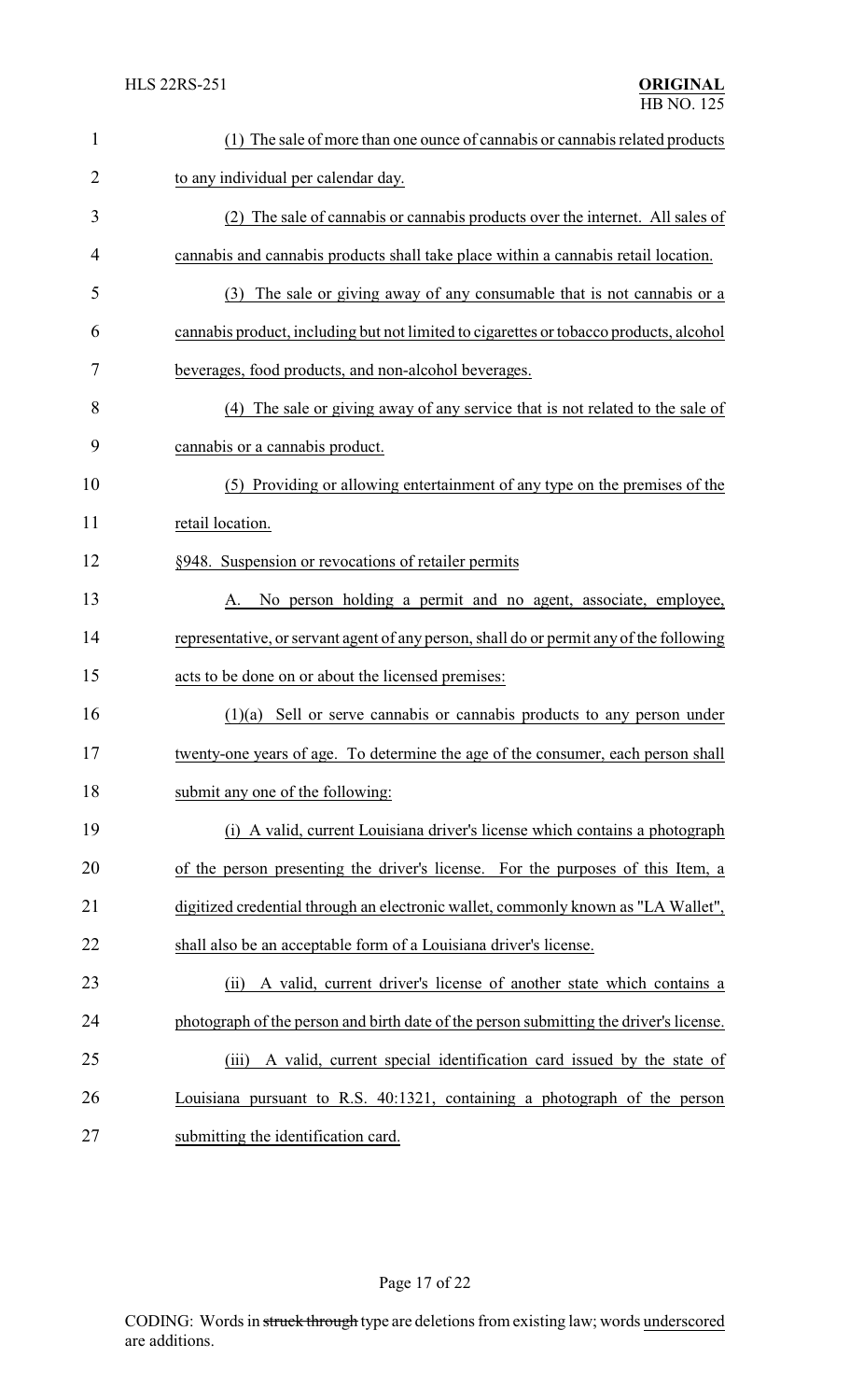| $\mathbf{1}$   | (iv) A valid, current passport or visa issued by the federal government or              |  |  |
|----------------|-----------------------------------------------------------------------------------------|--|--|
| $\overline{2}$ | another country or nation, that contains a permanently attached photograph of the       |  |  |
| 3              | person and the date of birth of the person submitting the passport or visa.             |  |  |
| 4              | (v) A valid, current military or federal identification card issued by the              |  |  |
| 5              | federal government containing a photograph of the person and date of birth of the       |  |  |
| 6              | person submitting the identification card.                                              |  |  |
| 7              | (vi) A valid, current special identification card of another state which                |  |  |
| 8              | contains a photograph of the person and birth date of the person submitting the         |  |  |
| 9              | identification card.                                                                    |  |  |
| 10             | (b) Each form of identification listed in Subparagraph (a) of this Paragraph            |  |  |
| 11             | shall on its face establish the age of the person as twenty-one years of age or older,  |  |  |
| 12             | and there shall be no reason to doubt the authenticity or correctness of the            |  |  |
| 13             | identification. No form of identification mentioned in Subparagraph (a) of this         |  |  |
| 14             | Paragraph shall be accepted as proof of age if it is expired, defaced, mutilated, or    |  |  |
| 15             | altered. If the state identification card or lawful identification submitted is a       |  |  |
| 16             | duplicate, the person shall submit additional identification which contains the name,   |  |  |
| 17             | date of birth, and photograph of the person. A duplicate driver's license shall be      |  |  |
| 18             | considered lawful identification for the purposes of this Paragraph, and a person shall |  |  |
| 19             | not be required to submit additional information containing the name, date of birth,    |  |  |
| 20             | and picture of the person. In addition, an educational institution identification card, |  |  |
| 21             | check cashing identification card, or employee identification card shall not be         |  |  |
| 22             | considered as lawful identification for the purposes of this Paragraph.                 |  |  |
| 23             | $(2)(a)$ Intentionally entice, aid, or permit any person under the age of twenty-       |  |  |
| 24             | one to visit or loiter in or about any place where cannabis or cannabis products are    |  |  |
| 25             | the principal commodities sold, handled, or given away.                                 |  |  |
| 26             | (b) Permit any person under twenty-one years of age to work in or on the                |  |  |
| 27             | premises in any capacity.                                                               |  |  |
| 28             | (3) Permit any prostitution activities on the licensed premises even if such            |  |  |
| 29             | activities are permitted by law.                                                        |  |  |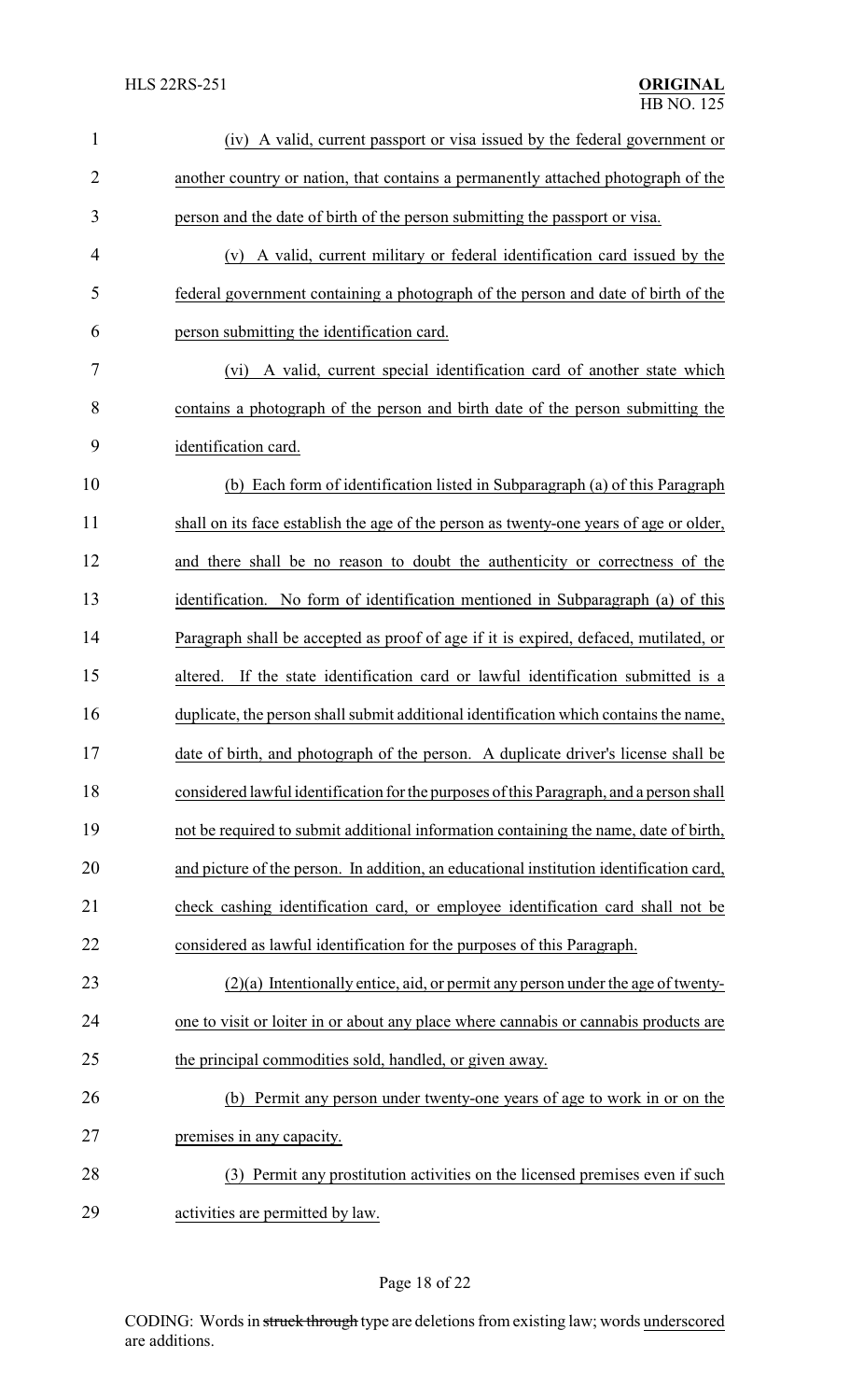| $\mathbf{1}$   | (4) Sell, offer for sale, possess, or permit the consumption on or about the                    |
|----------------|-------------------------------------------------------------------------------------------------|
| $\overline{2}$ | licensed premises of any kind or type of cannabis or cannabis products.                         |
| 3              | Intentionally conduct illegal gambling, as defined by law, on the<br>(5)                        |
| $\overline{4}$ | premises described in the application for the permit.                                           |
| 5              | (6) Fail to keep the premises clean and sanitary.                                               |
| 6              | Illegally sell, offer for sale, possess, or permit the consumption on or                        |
| 7              | about the licensed premises of any kind or type of controlled dangerous substances              |
| 8              | or other illegal substances.                                                                    |
| 9              | (8) Permit any disturbance of the peace or obscenity, or any lewd, immoral,                     |
| 10             | or improper entertainment, conduct, or practices on the licensed premises.                      |
| 11             | B. A violation of the provisions of this Section by a retail dealer's agent,                    |
| 12             | associate, employee, representative, or servant shall be considered an act of the               |
| 13             | retailer for purposes of suspension or revocation of a permit.                                  |
| 14             | C. A person who violates the provisions of this Section or any rule or                          |
| 15             | regulation of the commissioner, where no other penalty is provided for in this                  |
| 16             | Section, shall be fined not less than two thousand five hundred dollars nor more than           |
| 17             | ten thousand dollars, imprisoned for not less than six months nor more than five                |
| 18             | years, or both. Any such violation shall be sufficient cause for the suspension or              |
| 19             | revocation of a permit.                                                                         |
| 20             | Notwithstanding the issuance of a permit by way of renewal, the<br>D.                           |
| 21             | commissioner may revoke or suspend such permit, as prescribed by this Chapter, for              |
| 22             | violations of this Section occurring during the permit period immediately preceding             |
| 23             | the issuance of such permit.                                                                    |
| 24             | Section 3.(A) The commissioner of agriculture and forestry shall initiate the                   |
| 25             | promulgation of all rules required by the provisions of Section 1 of this Act through the       |
| 26             | notice of intent process provided by R.S. 49:953(A) prior to December 1, 2022.                  |
| 27             | (B) The commissioner of agriculture and forestry shall take no action to enforce the            |
| 28             | provisions of Section 1 of this Act prior to the sixtieth day after the date of adoption of the |
| 29             | administrative rules required by this Section.                                                  |

# Page 19 of 22

CODING: Words in struck through type are deletions from existing law; words underscored are additions.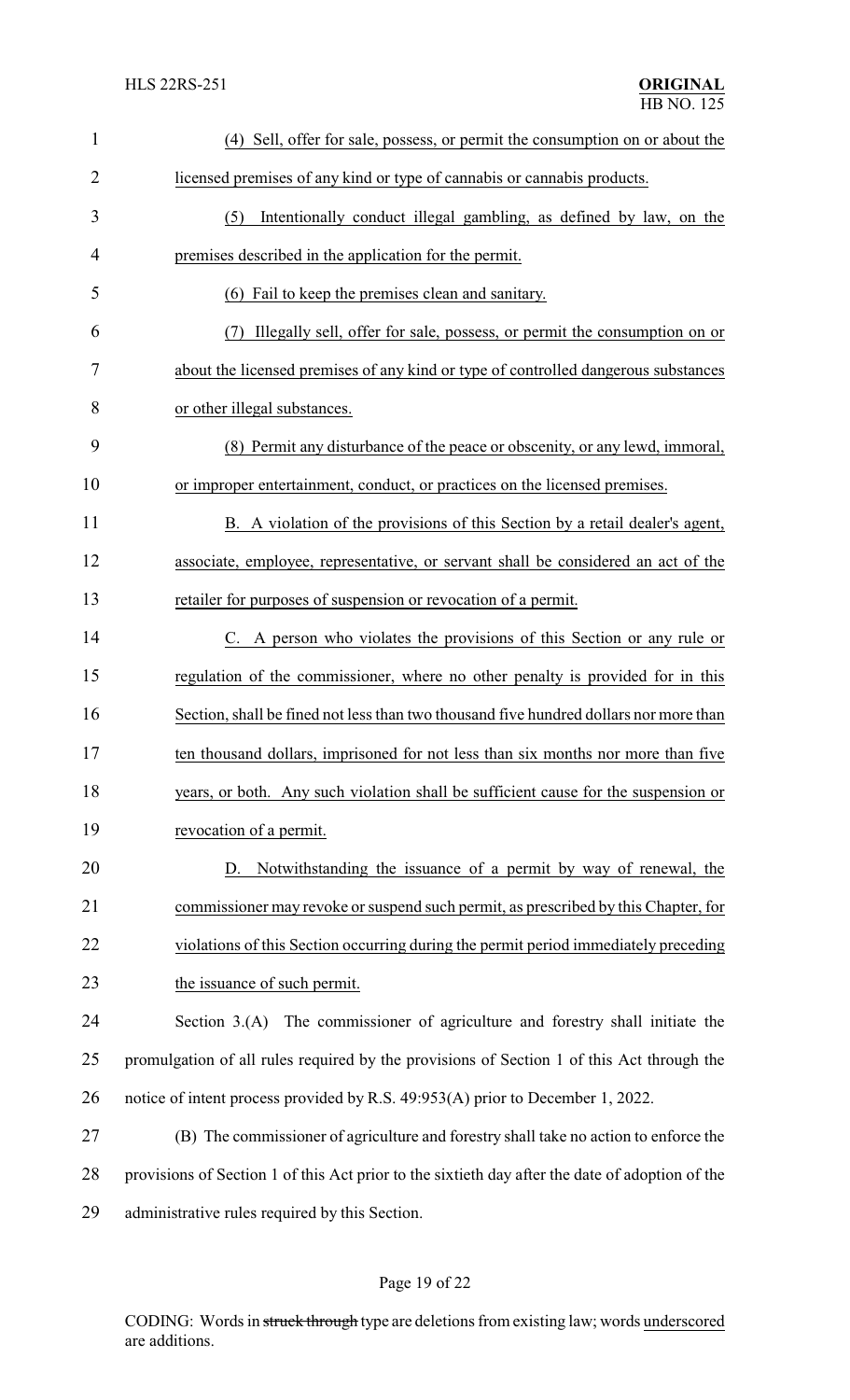1 Section 4.(A) The commissioner of alcohol and tobacco control shall initiate the

2 promulgation of all rules required by the provisions of Section 2 of this Act through the

- 3 notice of intent process provided by R.S. 49:953(A) prior to December 1, 2022.
- 4 (B) The commissioner of alcohol and tobacco control shall take no action to enforce
- 5 the provisions of Section 2 of this Act prior to the sixtieth day after the date of adoption of
- 6 the administrative rules required by this Section.

### DIGEST

The digest printed below was prepared by House Legislative Services. It constitutes no part of the legislative instrument. The keyword, one-liner, abstract, and digest do not constitute part of the law or proof or indicia of legislative intent. [R.S. 1:13(B) and 24:177(E)]

| HB 125 Original | 2022 Regular Session | Newell |
|-----------------|----------------------|--------|
|-----------------|----------------------|--------|

**Abstract:** Provides for the regulation of the cultivation, manufacture, and retail sale of cannabis and cannabis products.

Proposed law authorizes the Dept. of Agriculture and Forestry to create and issue up to 10 cannabis production facility licenses.

Proposed law defines "applicant", "bureau", "cannabis", "commissioner", "criminal history record information", "cultivate", or "cultivating", "department", "FBI", "licensee", "licensure", "permit", "permittee", "production facility", and "retailer".

Proposed law requires applicants and subcontractors to undergo a state and national criminal background check and prohibits the department from issuing a license or approving a contract if the applicant, subcontractor, or any officer, director, or person with a 5% or more economic interest in the license has been convicted of or entered a guilty or nolo contendere plea for certain criminal offenses.

Proposed law requires each applicant of a production facility license and a retailer permit to pay an application fee not to exceed \$2,500, which will cover administrative costs, and each production facility licensee to pay an annual license fee not to exceed \$100,000.

Proposed law requires each production facility licensee to pay a suitability fee, which will be paid to the La. State Police, Gaming Division for the purpose of investigating a chosen licensee's qualifications and an annual \$50 permit fee for each person employed in the operation or supervision of the licensee's operation.

Proposed law requires the department to develop rules for the issuing of licenses based on a minimum criteria of the following:

- (1) Population distribution of the state.
- (2) Applicants who have resided in this state or owned the property on which the production facility will be located for at least five years prior to the effective date of this Act and have a stake of at least fifty-one percent ownership in the property.

Proposed law prohibits licensees from selling or transferring their license to another person that has not been a La. resident for at least five years prior to the sale or transfer or to an

Page 20 of 22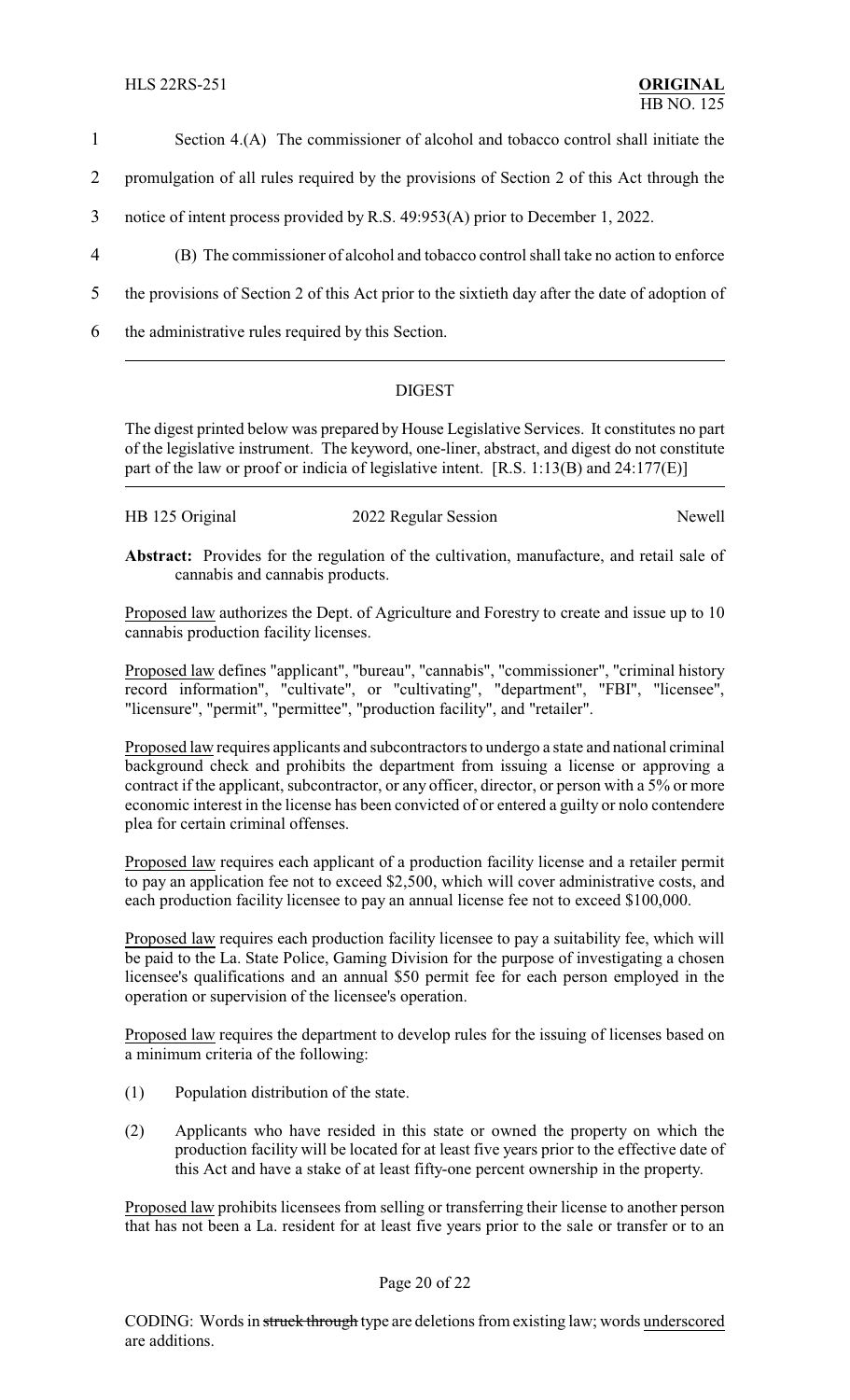entity that does not have an ownership group made up of at least 51% of La. residents residing in the state at least five years prior to the sale or transfer.

Proposed law prohibits anyone from being licensed, or to contract, to cultivate, process, transport, or sale cannabis or cannabis products in the state that has been disqualified on the basis of the following:

- (1) Has been convicted or entered a plea of guilty or nolo contendere for any of the following:
	- (a) Theft or attempted theft, illegal possession of stolen things, or any offense or attempt involving the misappropriation of property or funds within five years from the date of application.
	- (b) Any offense involving fraud or attempted fraud or false statements or declarations within five years from the date of application.
	- (c) A crime of violence as defined in present law (R.S. 14:2(B)).
	- (d) Any offense involving Schedule I narcotics, provided the offense was not marijuana related.
- (2) There is a current prosecution or pending charge against the person in any jurisdiction for any offense listed in proposed law.
- (3) Fails to provide information and documentation to reveal any fact material to a suitability determination or supplies information which is untrue or misleading as to a material fact pertaining to the suitability criteria.

Proposed law allows for the transportation of cannabis and cannabis products in limited situations between licensees and establishes a \$250 contract carrier permit fee for any third party contracting with a licensee for the purpose of transporting cannabis and cannabis products.

Proposed law provides for civil penalties up to \$50,000 per violation per day based upon ruling of the commissioner of agriculture.

Proposed law clarifies that proposed law does not interfere with the rights of medical marijuana patients or licensed medical marijuana production facilities and requires the department to issue a production facility license to any current therapeutic marijuana license holder.

Proposed law requires the commissioner of the office of alcohol and tobacco control to issue cannabis retailer permits and requires such a permit prior to selling cannabis or cannabis products. Specifies that the retailer permit is valid for a two-year period. Limits the number of permits to be issued in the state to 40 total and requires no more than five per regional planning area of the state, but provides for situations where the commissioner may increase the total permits issued.

Proposed law requires an initial retailer permit fee not to exceed \$100,000, which may be reduced by the commissioner if the population distribution is limited, and an annual renewal fee of \$50,000 every year thereafter.

Proposed law requires applicants for a retailer permit to be at least 21 years of age or older, and prohibits anyone under the age of 21 from working in or entering the premises of a retailer. Requires any employee of a retailer to furnish verification to the permittee that the same suitability requirements as the permittee are met.

#### Page 21 of 22